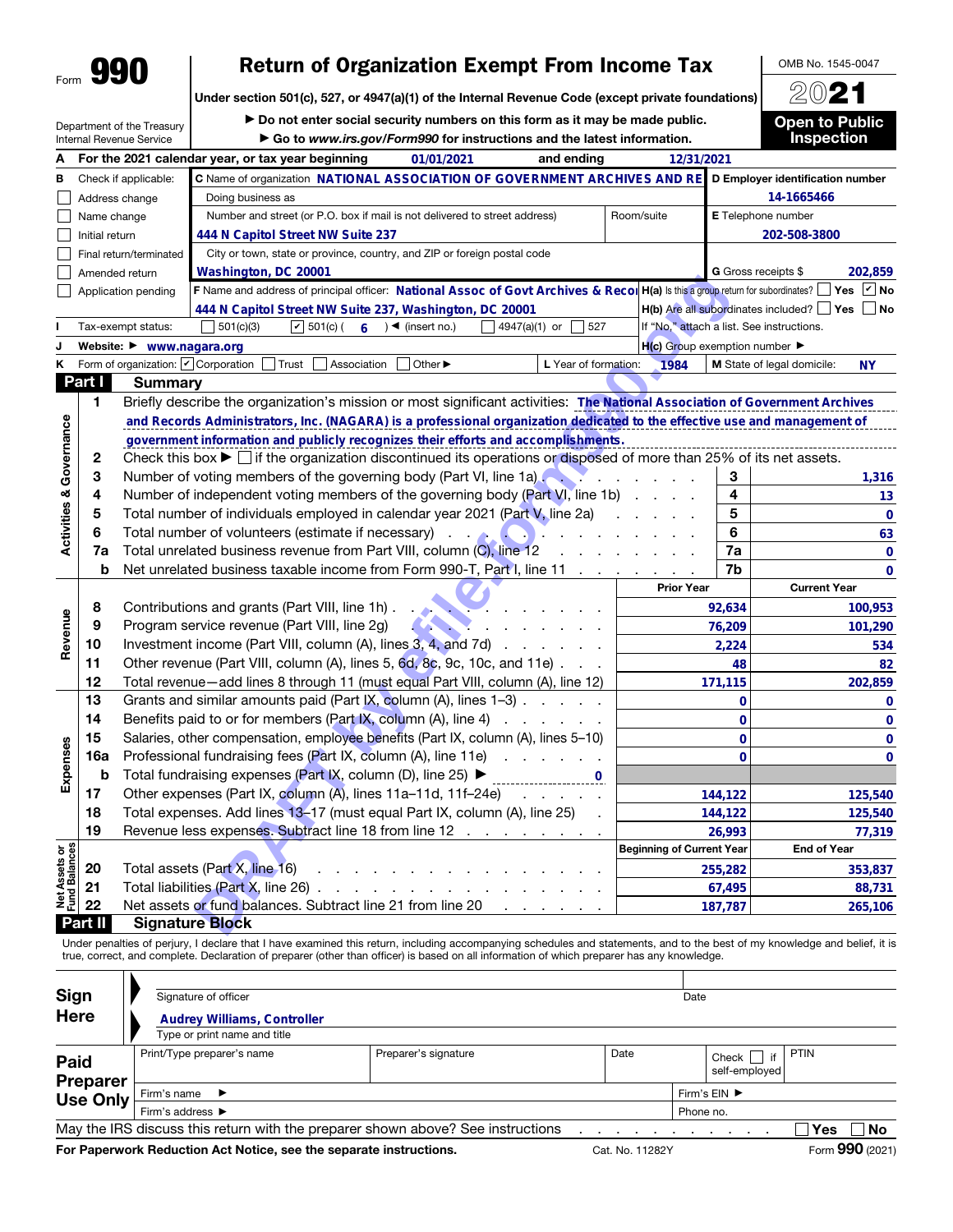| Form 990 (2021) | Page 2                                                                                                                                                                                                                                                       |
|-----------------|--------------------------------------------------------------------------------------------------------------------------------------------------------------------------------------------------------------------------------------------------------------|
| Part III        | <b>Statement of Program Service Accomplishments</b>                                                                                                                                                                                                          |
|                 | Check if Schedule O contains a response or note to any line in this Part III                                                                                                                                                                                 |
| 1               | Briefly describe the organization's mission:<br>The National Association of Government Archives and Records Administrators, Inc. (NAGARA) is a professional organization                                                                                     |
|                 | dedicated to the effective use and management of government information and publicly recognizes their efforts and                                                                                                                                            |
|                 | accomplishments.                                                                                                                                                                                                                                             |
|                 |                                                                                                                                                                                                                                                              |
| 2               | Did the organization undertake any significant program services during the year which were not listed on the                                                                                                                                                 |
|                 | Yes<br>∣r∣ No<br>If "Yes," describe these new services on Schedule O.                                                                                                                                                                                        |
| 3               | Did the organization cease conducting, or make significant changes in how it conducts, any program                                                                                                                                                           |
|                 | services?.<br>the contract of the contract of the contract of the contract of the contract of the contract of the contract of<br>$\boxed{\mathbf{v}}$ No<br>Yes                                                                                              |
|                 | If "Yes," describe these changes on Schedule O.                                                                                                                                                                                                              |
| 4               | Describe the organization's program service accomplishments for each of its three largest program services, as measured by<br>expenses. Section 501(c)(3) and 501(c)(4) organizations are required to report the amount of grants and allocations to others, |
|                 | the total expenses, and revenue, if any, for each program service reported.                                                                                                                                                                                  |
| 4a              | ) (Expenses \$ __________________ including grants of \$ _______<br>$\bigcup$ (Revenue $\overline{\$}$ )<br>(Code:                                                                                                                                           |
|                 | NAGARA conducted meetings on current aspects of government records and information management. NAGARA also cooperated                                                                                                                                        |
|                 | with other organizations and institutions on priority issues.                                                                                                                                                                                                |
|                 |                                                                                                                                                                                                                                                              |
|                 |                                                                                                                                                                                                                                                              |
|                 |                                                                                                                                                                                                                                                              |
|                 |                                                                                                                                                                                                                                                              |
|                 |                                                                                                                                                                                                                                                              |
|                 |                                                                                                                                                                                                                                                              |
|                 |                                                                                                                                                                                                                                                              |
|                 |                                                                                                                                                                                                                                                              |
| 4b              | (Code: ) (Expenses \$                                                                                                                                                                                                                                        |
|                 |                                                                                                                                                                                                                                                              |
|                 |                                                                                                                                                                                                                                                              |
|                 |                                                                                                                                                                                                                                                              |
|                 |                                                                                                                                                                                                                                                              |
|                 |                                                                                                                                                                                                                                                              |
|                 |                                                                                                                                                                                                                                                              |
|                 |                                                                                                                                                                                                                                                              |
|                 |                                                                                                                                                                                                                                                              |
|                 |                                                                                                                                                                                                                                                              |
| 4c              | including grants of \$<br>) (Expenses \$<br>) (Revenue \$<br>(Code:                                                                                                                                                                                          |
|                 |                                                                                                                                                                                                                                                              |
|                 |                                                                                                                                                                                                                                                              |
|                 |                                                                                                                                                                                                                                                              |
|                 |                                                                                                                                                                                                                                                              |
|                 |                                                                                                                                                                                                                                                              |
|                 |                                                                                                                                                                                                                                                              |
|                 |                                                                                                                                                                                                                                                              |
|                 |                                                                                                                                                                                                                                                              |
|                 |                                                                                                                                                                                                                                                              |
|                 |                                                                                                                                                                                                                                                              |
| 4d              | Other program services (Describe on Schedule O.)                                                                                                                                                                                                             |
|                 | (Expenses \$<br>0 including grants of \$<br>$0)$ (Revenue \$<br>0                                                                                                                                                                                            |
| 4е              | Total program service expenses ▶<br>0                                                                                                                                                                                                                        |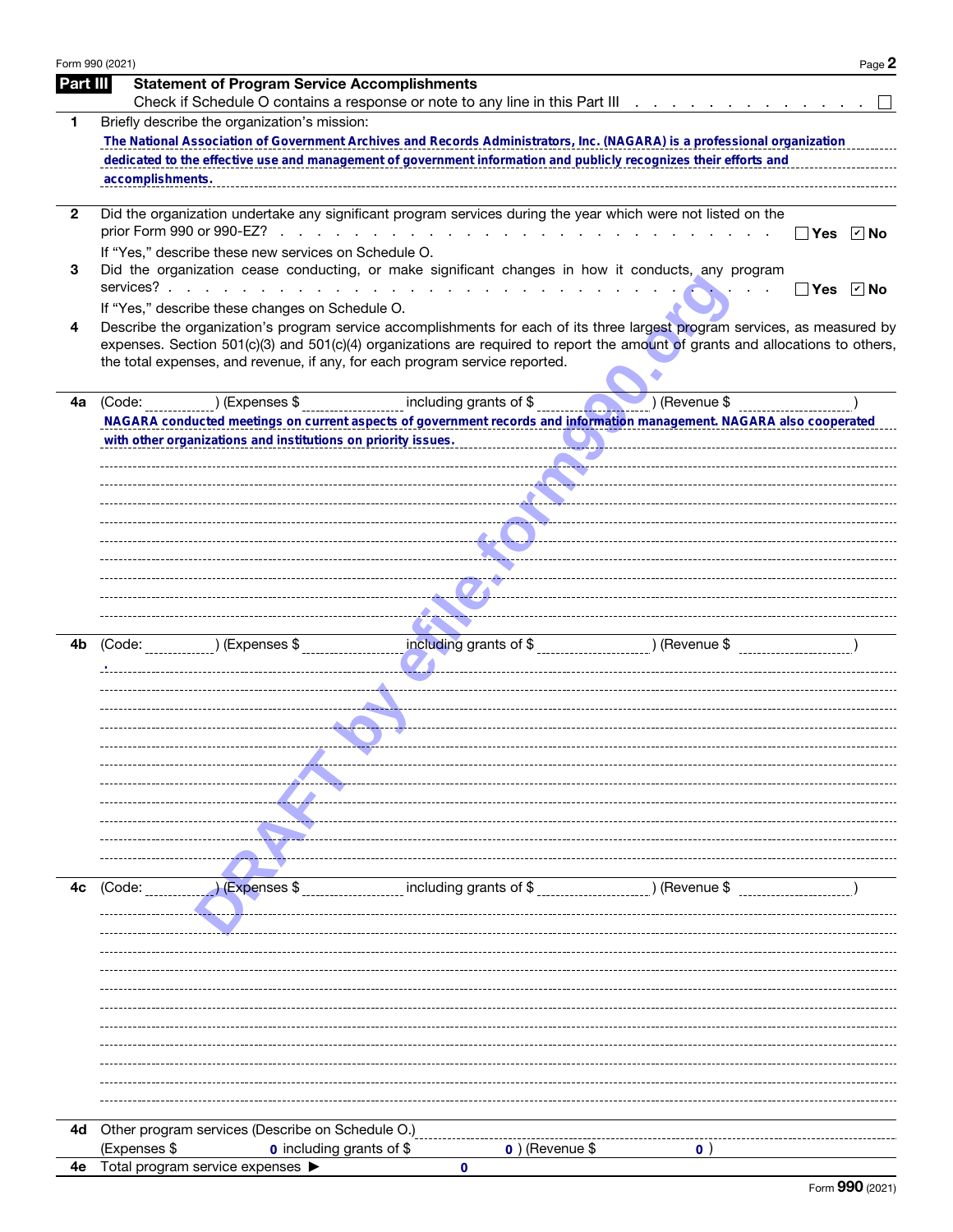|                   | Form 990 (2021)                                                                                                                                                                                                                                                                                                                                                                                                                           |                         |     | Page 3  |
|-------------------|-------------------------------------------------------------------------------------------------------------------------------------------------------------------------------------------------------------------------------------------------------------------------------------------------------------------------------------------------------------------------------------------------------------------------------------------|-------------------------|-----|---------|
| Part IV           | <b>Checklist of Required Schedules</b>                                                                                                                                                                                                                                                                                                                                                                                                    |                         |     |         |
| 1                 | Is the organization described in section $501(c)(3)$ or $4947(a)(1)$ (other than a private foundation)? If "Yes,"                                                                                                                                                                                                                                                                                                                         | $\mathbf{1}$            | Yes | No<br>V |
| $\mathbf{2}$<br>3 | Is the organization required to complete Schedule B, Schedule of Contributors? See instructions<br>Did the organization engage in direct or indirect political campaign activities on behalf of or in opposition to<br>candidates for public office? If "Yes," complete Schedule C, Part I.                                                                                                                                               | $\overline{2}$<br>3     |     | V       |
| 4                 | Section 501(c)(3) organizations. Did the organization engage in lobbying activities, or have a section 501(h)<br>election in effect during the tax year? If "Yes," complete Schedule C, Part II                                                                                                                                                                                                                                           | $\overline{\mathbf{4}}$ |     | V       |
| 5                 | Is the organization a section $501(c)(4)$ , $501(c)(5)$ , or $501(c)(6)$ organization that receives membership dues,<br>assessments, or similar amounts as defined in Rev. Proc. 98-19? If "Yes," complete Schedule C, Part III<br>$\mathbf{L} = \mathbf{L}$                                                                                                                                                                              | 5                       | V   |         |
| 6                 | Did the organization maintain any donor advised funds or any similar funds or accounts for which donors<br>have the right to provide advice on the distribution or investment of amounts in such funds or accounts? If<br>"Yes," complete Schedule D, Part I                                                                                                                                                                              | 6                       |     | V       |
| 7                 | Did the organization receive or hold a conservation easement, including easements to preserve open space,<br>the environment, historic land areas, or historic structures? If "Yes," complete Schedule D, Part II<br>$1 - 1 - 1$                                                                                                                                                                                                          | $\overline{7}$          |     | V       |
| 8                 | Did the organization maintain collections of works of art, historical treasures, or other similar assets? If "Yes,"<br>complete Schedule D, Part III                                                                                                                                                                                                                                                                                      | 8                       |     | V       |
| 9                 | Did the organization report an amount in Part X, line 21, for escrow or custodial account liability, serve as a<br>custodian for amounts not listed in Part X; or provide credit counseling, debt management, credit repair, or<br>debt negotiation services? If "Yes," complete Schedule D, Part IV .                                                                                                                                    | 9                       |     | V       |
| 10                | Did the organization, directly or through a related organization, hold assets in donor-restricted endowments                                                                                                                                                                                                                                                                                                                              | 10                      |     | V       |
| 11                | If the organization's answer to any of the following questions is "Yes," then complete Schedule D, Parts VI,<br>VII, VIII, IX, or X, as applicable.                                                                                                                                                                                                                                                                                       |                         |     |         |
| а                 | Did the organization report an amount for land, buildings, and equipment in Part X, line 10? If "Yes,"                                                                                                                                                                                                                                                                                                                                    | 11a                     |     | V       |
| b                 | Did the organization report an amount for investments-other securities in Part X, line 12, that is 5% or more<br>of its total assets reported in Part X, line 16? If "Yes," complete Schedule D, Part VII                                                                                                                                                                                                                                 | 11 <sub>b</sub>         |     | V       |
| c                 | Did the organization report an amount for investments-program related in Part X, line 13, that is 5% or more<br>of its total assets reported in Part X, line 16? If "Yes," complete Schedule D, Part VIII                                                                                                                                                                                                                                 | 11c                     |     | V       |
| d                 | Did the organization report an amount for other assets in Part X, line 15, that is 5% or more of its total assets<br>reported in Part X, line 16? If "Yes," complete Schedule D, Part IX                                                                                                                                                                                                                                                  | 11d                     |     | V       |
| е<br>f            | Did the organization report an amount for other liabilities in Part X, line 25? If "Yes," complete Schedule D, Part X<br>Did the organization's separate or consolidated financial statements for the tax year include a footnote that addresses<br>the organization's liability for uncertain tax positions under FIN 48 (ASC 740)? If "Yes," complete Schedule D, Part X                                                                | 11e<br>11f              |     | V<br>V  |
|                   | 12a Did the organization obtain separate, independent audited financial statements for the tax year? If "Yes," complete<br>Schedule D, Parts XI and XII $\sim$<br><b>The Community of the Community</b><br>representative contract and a series of the contract of the contract of the contract of the contract of the contract of the contract of the contract of the contract of the contract of the contract of the contract of the co | 12a                     |     | V       |
| b                 | Was the organization included in consolidated, independent audited financial statements for the tax year? If<br>"Yes," and if the organization answered "No" to line 12a, then completing Schedule D, Parts XI and XII is optional                                                                                                                                                                                                        | 12 <sub>b</sub>         |     | V       |
| 13<br>14a         | Is the organization a school described in section 170(b)(1)(A)(ii)? If "Yes," complete Schedule E<br><b>Contractor</b><br>Did the organization maintain an office, employees, or agents outside of the United States?<br>and a strong of the state of the                                                                                                                                                                                 | 13<br>14a               |     | V<br>V  |
| b                 | Did the organization have aggregate revenues or expenses of more than \$10,000 from grantmaking,<br>fundraising, business, investment, and program service activities outside the United States, or aggregate<br>foreign investments valued at \$100,000 or more? If "Yes," complete Schedule F, Parts I and IV.                                                                                                                          | 14 <sub>b</sub>         |     | V       |
| 15                | Did the organization report on Part IX, column (A), line 3, more than \$5,000 of grants or other assistance to or<br>for any foreign organization? If "Yes," complete Schedule F, Parts II and IV $\ldots$                                                                                                                                                                                                                                | 15                      |     | V       |
| 16                | Did the organization report on Part IX, column (A), line 3, more than \$5,000 of aggregate grants or other<br>assistance to or for foreign individuals? If "Yes," complete Schedule F, Parts III and IV.                                                                                                                                                                                                                                  | 16                      |     | V       |
| 17                | Did the organization report a total of more than \$15,000 of expenses for professional fundraising services on<br>Part IX, column (A), lines 6 and 11e? If "Yes," complete Schedule G, Part I. See instructions<br>and a state of                                                                                                                                                                                                         | 17                      |     | V       |
| 18                | Did the organization report more than \$15,000 total of fundraising event gross income and contributions on<br>Part VIII, lines 1c and 8a? If "Yes," complete Schedule G, Part II                                                                                                                                                                                                                                                         | 18                      |     | V       |
| 19                | Did the organization report more than \$15,000 of gross income from gaming activities on Part VIII, line 9a?<br>If "Yes," complete Schedule G, Part III                                                                                                                                                                                                                                                                                   | 19                      |     | V       |
| 20a               | Did the organization operate one or more hospital facilities? If "Yes," complete Schedule H                                                                                                                                                                                                                                                                                                                                               | 20a                     |     | V       |
| b<br>21           | If "Yes" to line 20a, did the organization attach a copy of its audited financial statements to this return?<br>Did the organization report more than \$5,000 of grants or other assistance to any domestic organization or<br>domestic government on Part IX, column (A), line 1? If "Yes," complete Schedule I, Parts I and II                                                                                                          | 20 <sub>b</sub><br>21   |     |         |

Form 990 (2021)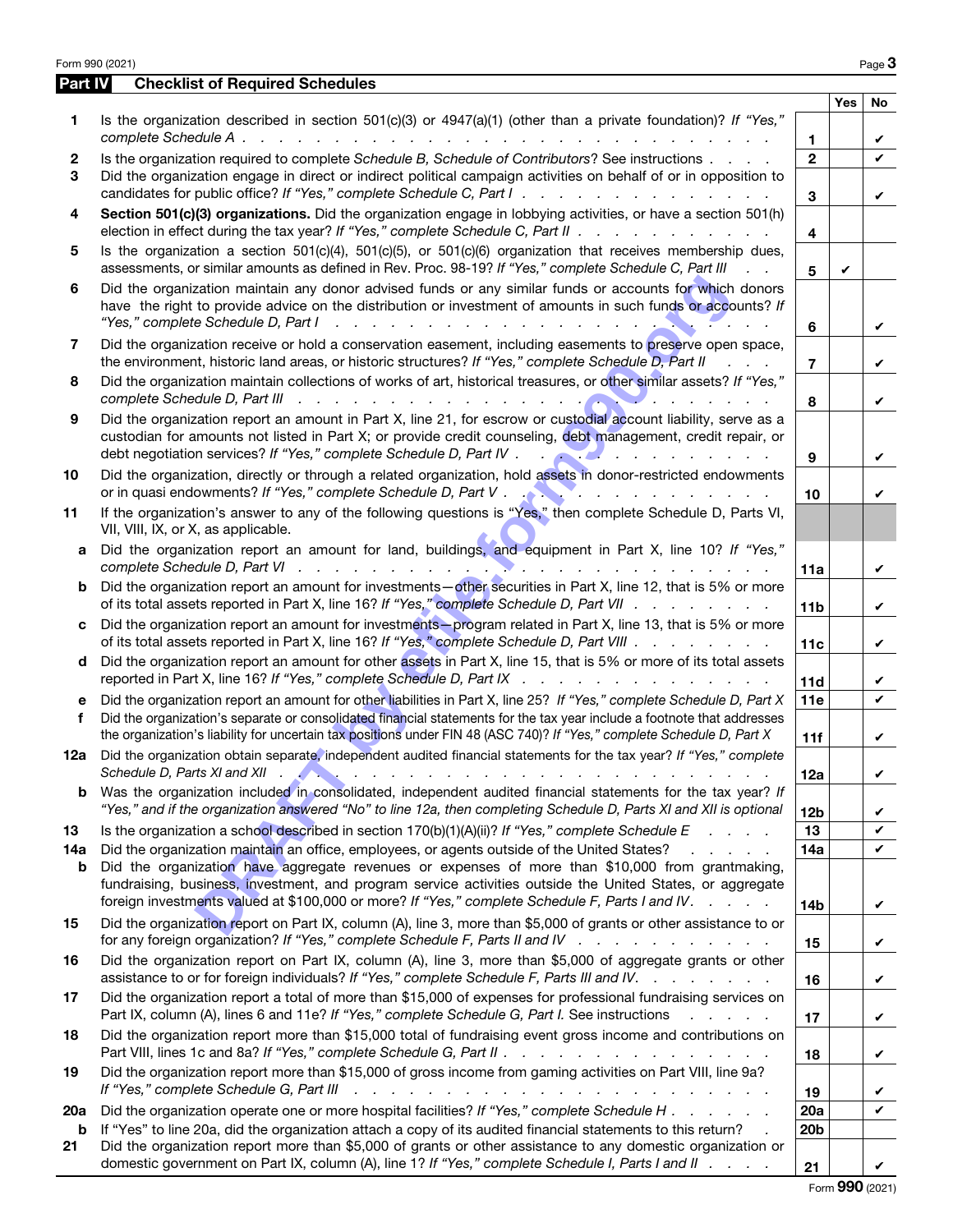| <b>Part IV</b><br><b>Yes</b><br>No<br>Did the organization report more than \$5,000 of grants or other assistance to or for domestic individuals on<br>22<br>Part IX, column (A), line 2? If "Yes," complete Schedule I, Parts I and III<br>22<br>V<br>Did the organization answer "Yes" to Part VII, Section A, line 3, 4, or 5, about compensation of the<br>23<br>organization's current and former officers, directors, trustees, key employees, and highest compensated<br>employees? If "Yes," complete Schedule J.<br>a carra carra carra carra carra carra carra car<br>23<br>V<br>Did the organization have a tax-exempt bond issue with an outstanding principal amount of more than<br>24a<br>\$100,000 as of the last day of the year, that was issued after December 31, 2002? If "Yes," answer lines 24b<br>through 24d and complete Schedule K. If "No," go to line 25a<br>and a construction of the construction<br>24a<br>V<br>24 <sub>b</sub><br>Did the organization invest any proceeds of tax-exempt bonds beyond a temporary period exception?<br>b<br>Did the organization maintain an escrow account other than a refunding escrow at any time during the year<br>to defease any tax-exempt bonds?<br>$\mathcal{L}$ . The set of the set of the set of the set of the set of the set of the set of the set of the set of the set of the set of the set of the set of the set of the set of the set of the set of the set of the set of t<br>24c<br>24d<br>Did the organization act as an "on behalf of" issuer for bonds outstanding at any time during the year?<br>d<br>25a Section 501(c)(3), 501(c)(4), and 501(c)(29) organizations. Did the organization engage in an excess benefit<br>transaction with a disqualified person during the year? If "Yes," complete Schedule L, Part I<br>$\sim 10$<br>25a<br>Is the organization aware that it engaged in an excess benefit transaction with a disqualified person in a prior<br>b<br>year, and that the transaction has not been reported on any of the organization's prior Forms 990 or 990-EZ?<br>and the contract of the contract of<br>25 <sub>b</sub><br>Did the organization report any amount on Part X, line 5 or 22, for receivables from or payables to any current<br>26<br>or former officer, director, trustee, key employee, creator or founder, substantial contributor, or 35%<br>controlled entity or family member of any of these persons? If "Yes," complete Schedule L, Part II<br>$\mathbf{r} = \mathbf{r} + \mathbf{r}$<br>26<br>V<br>Did the organization provide a grant or other assistance to any current or former officer, director, trustee, key<br>27<br>employee, creator or founder, substantial contributor or employee thereof, a grant selection committee<br>member, or to a 35% controlled entity (including an employee thereof) or family member of any of these<br>27<br>V<br>Was the organization a party to a business transaction with one of the following parties (see the Schedule L,<br>28<br>Part IV, instructions for applicable filing thresholds, conditions, and exceptions):<br>A current or former officer, director, trustee, key employee, creator or founder, or substantial contributor? If<br>a<br>and a series of the contract of the contract of<br>28a<br>V<br>A family member of any individual described in line 28a? If "Yes," complete Schedule L, Part IV<br>28b<br>V<br>b<br>A 35% controlled entity of one or more individuals and/or organizations described in line 28a or 28b? If<br>C<br>"Yes," complete Schedule L, Part IV<br><u> 2008 - 2008 - 2008 - 2008 - 2008 - 2008 - 2008 - 2008 - 2008 - 2008 - 2008 - 2008 - 2008 - 2008 - 2008 - 200</u><br>28c<br>V<br>Did the organization receive more than \$25,000 in non-cash contributions? If "Yes," complete Schedule M<br>29<br>✓<br>29<br>Did the organization receive contributions of art, historical treasures, or other similar assets, or qualified<br>30<br>conservation contributions? If "Yes," complete Schedule M<br>30<br>V<br>Did the organization liquidate, terminate, or dissolve and cease operations? If "Yes," complete Schedule N, Part I<br>31<br>31<br>Did the organization sell, exchange, dispose of, or transfer more than 25% of its net assets? If "Yes,"<br>32<br>complete Schedule N, Part II<br>and a companies and a companies of the companies of the<br>32<br>V<br>Did the organization own 100% of an entity disregarded as separate from the organization under Regulations<br>33<br>sections 301.7701-2 and 301.7701-3? If "Yes," complete Schedule R, Part I.<br>33<br>V<br>Was the organization related to any tax-exempt or taxable entity? If "Yes," complete Schedule R, Part II, III,<br>34<br>34<br>V<br>Did the organization have a controlled entity within the meaning of section $512(b)(13)?$<br>35a<br>V<br>35a<br>If "Yes" to line 35a, did the organization receive any payment from or engage in any transaction with a<br>b<br>controlled entity within the meaning of section 512(b)(13)? If "Yes," complete Schedule R, Part V, line 2.<br>35b<br>Section 501(c)(3) organizations. Did the organization make any transfers to an exempt non-charitable<br>36<br>related organization? If "Yes," complete Schedule R, Part V, line $2 \ldots \ldots \ldots \ldots$<br>36<br>Did the organization conduct more than 5% of its activities through an entity that is not a related organization<br>37<br>and that is treated as a partnership for federal income tax purposes? If "Yes," complete Schedule R, Part VI<br>37<br>V<br>Did the organization complete Schedule O and provide explanations on Schedule O for Part VI, lines 11b and<br>38<br>19? Note: All Form 990 filers are required to complete Schedule O<br>38<br>V<br><b>Statements Regarding Other IRS Filings and Tax Compliance</b><br><b>Part V</b><br>Check if Schedule O contains a response or note to any line in this Part V<br>and a strategic and a strategic<br>Yes<br>No<br>Enter the number reported in box 3 of Form 1096. Enter -0- if not applicable<br>1a<br>1a<br>0<br>Enter the number of Forms W-2G included on line 1a. Enter -0- if not applicable<br>1 <sub>b</sub><br>$\mathbf{0}$<br>b<br>Did the organization comply with backup withholding rules for reportable payments to vendors and<br>C<br>1c | Form 990 (2021)                                    |  | Page 4 |
|----------------------------------------------------------------------------------------------------------------------------------------------------------------------------------------------------------------------------------------------------------------------------------------------------------------------------------------------------------------------------------------------------------------------------------------------------------------------------------------------------------------------------------------------------------------------------------------------------------------------------------------------------------------------------------------------------------------------------------------------------------------------------------------------------------------------------------------------------------------------------------------------------------------------------------------------------------------------------------------------------------------------------------------------------------------------------------------------------------------------------------------------------------------------------------------------------------------------------------------------------------------------------------------------------------------------------------------------------------------------------------------------------------------------------------------------------------------------------------------------------------------------------------------------------------------------------------------------------------------------------------------------------------------------------------------------------------------------------------------------------------------------------------------------------------------------------------------------------------------------------------------------------------------------------------------------------------------------------------------------------------------------------------------------------------------------------------------------------------------------------------------------------------------------------------------------------------------------------------------------------------------------------------------------------------------------------------------------------------------------------------------------------------------------------------------------------------------------------------------------------------------------------------------------------------------------------------------------------------------------------------------------------------------------------------------------------------------------------------------------------------------------------------------------------------------------------------------------------------------------------------------------------------------------------------------------------------------------------------------------------------------------------------------------------------------------------------------------------------------------------------------------------------------------------------------------------------------------------------------------------------------------------------------------------------------------------------------------------------------------------------------------------------------------------------------------------------------------------------------------------------------------------------------------------------------------------------------------------------------------------------------------------------------------------------------------------------------------------------------------------------------------------------------------------------------------------------------------------------------------------------------------------------------------------------------------------------------------------------------------------------------------------------------------------------------------------------------------------------------------------------------------------------------------------------------------------------------------------------------------------------------------------------------------------------------------------------------------------------------------------------------------------------------------------------------------------------------------------------------------------------------------------------------------------------------------------------------------------------------------------------------------------------------------------------------------------------------------------------------------------------------------------------------------------------------------------------------------------------------------------------------------------------------------------------------------------------------------------------------------------------------------------------------------------------------------------------------------------------------------------------------------------------------------------------------------------------------------------------------------------------------------------------------------------------------------------------------------------------------------------------------------------------------------------------------------------------------------------------------------------------------------------------------------------------------------------------------------------------------------------------------------------------------------------------------------------------------------------------------------------------------------------------------------------------------------------------------------------------------------------------------------------------------------------------------------------------------------------------------------------------------------------------------------------------------------------------------------------------------------------------------------------------------------------------------------------------------------------------------------------------------------------------------------------------------------------------------------------------------------|----------------------------------------------------|--|--------|
|                                                                                                                                                                                                                                                                                                                                                                                                                                                                                                                                                                                                                                                                                                                                                                                                                                                                                                                                                                                                                                                                                                                                                                                                                                                                                                                                                                                                                                                                                                                                                                                                                                                                                                                                                                                                                                                                                                                                                                                                                                                                                                                                                                                                                                                                                                                                                                                                                                                                                                                                                                                                                                                                                                                                                                                                                                                                                                                                                                                                                                                                                                                                                                                                                                                                                                                                                                                                                                                                                                                                                                                                                                                                                                                                                                                                                                                                                                                                                                                                                                                                                                                                                                                                                                                                                                                                                                                                                                                                                                                                                                                                                                                                                                                                                                                                                                                                                                                                                                                                                                                                                                                                                                                                                                                                                                                                                                                                                                                                                                                                                                                                                                                                                                                                                                                                                                                                                                                                                                                                                                                                                                                                                                                                                                                                                                                                                                      | <b>Checklist of Required Schedules (continued)</b> |  |        |
|                                                                                                                                                                                                                                                                                                                                                                                                                                                                                                                                                                                                                                                                                                                                                                                                                                                                                                                                                                                                                                                                                                                                                                                                                                                                                                                                                                                                                                                                                                                                                                                                                                                                                                                                                                                                                                                                                                                                                                                                                                                                                                                                                                                                                                                                                                                                                                                                                                                                                                                                                                                                                                                                                                                                                                                                                                                                                                                                                                                                                                                                                                                                                                                                                                                                                                                                                                                                                                                                                                                                                                                                                                                                                                                                                                                                                                                                                                                                                                                                                                                                                                                                                                                                                                                                                                                                                                                                                                                                                                                                                                                                                                                                                                                                                                                                                                                                                                                                                                                                                                                                                                                                                                                                                                                                                                                                                                                                                                                                                                                                                                                                                                                                                                                                                                                                                                                                                                                                                                                                                                                                                                                                                                                                                                                                                                                                                                      |                                                    |  |        |
|                                                                                                                                                                                                                                                                                                                                                                                                                                                                                                                                                                                                                                                                                                                                                                                                                                                                                                                                                                                                                                                                                                                                                                                                                                                                                                                                                                                                                                                                                                                                                                                                                                                                                                                                                                                                                                                                                                                                                                                                                                                                                                                                                                                                                                                                                                                                                                                                                                                                                                                                                                                                                                                                                                                                                                                                                                                                                                                                                                                                                                                                                                                                                                                                                                                                                                                                                                                                                                                                                                                                                                                                                                                                                                                                                                                                                                                                                                                                                                                                                                                                                                                                                                                                                                                                                                                                                                                                                                                                                                                                                                                                                                                                                                                                                                                                                                                                                                                                                                                                                                                                                                                                                                                                                                                                                                                                                                                                                                                                                                                                                                                                                                                                                                                                                                                                                                                                                                                                                                                                                                                                                                                                                                                                                                                                                                                                                                      |                                                    |  |        |
|                                                                                                                                                                                                                                                                                                                                                                                                                                                                                                                                                                                                                                                                                                                                                                                                                                                                                                                                                                                                                                                                                                                                                                                                                                                                                                                                                                                                                                                                                                                                                                                                                                                                                                                                                                                                                                                                                                                                                                                                                                                                                                                                                                                                                                                                                                                                                                                                                                                                                                                                                                                                                                                                                                                                                                                                                                                                                                                                                                                                                                                                                                                                                                                                                                                                                                                                                                                                                                                                                                                                                                                                                                                                                                                                                                                                                                                                                                                                                                                                                                                                                                                                                                                                                                                                                                                                                                                                                                                                                                                                                                                                                                                                                                                                                                                                                                                                                                                                                                                                                                                                                                                                                                                                                                                                                                                                                                                                                                                                                                                                                                                                                                                                                                                                                                                                                                                                                                                                                                                                                                                                                                                                                                                                                                                                                                                                                                      |                                                    |  |        |
|                                                                                                                                                                                                                                                                                                                                                                                                                                                                                                                                                                                                                                                                                                                                                                                                                                                                                                                                                                                                                                                                                                                                                                                                                                                                                                                                                                                                                                                                                                                                                                                                                                                                                                                                                                                                                                                                                                                                                                                                                                                                                                                                                                                                                                                                                                                                                                                                                                                                                                                                                                                                                                                                                                                                                                                                                                                                                                                                                                                                                                                                                                                                                                                                                                                                                                                                                                                                                                                                                                                                                                                                                                                                                                                                                                                                                                                                                                                                                                                                                                                                                                                                                                                                                                                                                                                                                                                                                                                                                                                                                                                                                                                                                                                                                                                                                                                                                                                                                                                                                                                                                                                                                                                                                                                                                                                                                                                                                                                                                                                                                                                                                                                                                                                                                                                                                                                                                                                                                                                                                                                                                                                                                                                                                                                                                                                                                                      |                                                    |  |        |
|                                                                                                                                                                                                                                                                                                                                                                                                                                                                                                                                                                                                                                                                                                                                                                                                                                                                                                                                                                                                                                                                                                                                                                                                                                                                                                                                                                                                                                                                                                                                                                                                                                                                                                                                                                                                                                                                                                                                                                                                                                                                                                                                                                                                                                                                                                                                                                                                                                                                                                                                                                                                                                                                                                                                                                                                                                                                                                                                                                                                                                                                                                                                                                                                                                                                                                                                                                                                                                                                                                                                                                                                                                                                                                                                                                                                                                                                                                                                                                                                                                                                                                                                                                                                                                                                                                                                                                                                                                                                                                                                                                                                                                                                                                                                                                                                                                                                                                                                                                                                                                                                                                                                                                                                                                                                                                                                                                                                                                                                                                                                                                                                                                                                                                                                                                                                                                                                                                                                                                                                                                                                                                                                                                                                                                                                                                                                                                      |                                                    |  |        |
|                                                                                                                                                                                                                                                                                                                                                                                                                                                                                                                                                                                                                                                                                                                                                                                                                                                                                                                                                                                                                                                                                                                                                                                                                                                                                                                                                                                                                                                                                                                                                                                                                                                                                                                                                                                                                                                                                                                                                                                                                                                                                                                                                                                                                                                                                                                                                                                                                                                                                                                                                                                                                                                                                                                                                                                                                                                                                                                                                                                                                                                                                                                                                                                                                                                                                                                                                                                                                                                                                                                                                                                                                                                                                                                                                                                                                                                                                                                                                                                                                                                                                                                                                                                                                                                                                                                                                                                                                                                                                                                                                                                                                                                                                                                                                                                                                                                                                                                                                                                                                                                                                                                                                                                                                                                                                                                                                                                                                                                                                                                                                                                                                                                                                                                                                                                                                                                                                                                                                                                                                                                                                                                                                                                                                                                                                                                                                                      |                                                    |  |        |
|                                                                                                                                                                                                                                                                                                                                                                                                                                                                                                                                                                                                                                                                                                                                                                                                                                                                                                                                                                                                                                                                                                                                                                                                                                                                                                                                                                                                                                                                                                                                                                                                                                                                                                                                                                                                                                                                                                                                                                                                                                                                                                                                                                                                                                                                                                                                                                                                                                                                                                                                                                                                                                                                                                                                                                                                                                                                                                                                                                                                                                                                                                                                                                                                                                                                                                                                                                                                                                                                                                                                                                                                                                                                                                                                                                                                                                                                                                                                                                                                                                                                                                                                                                                                                                                                                                                                                                                                                                                                                                                                                                                                                                                                                                                                                                                                                                                                                                                                                                                                                                                                                                                                                                                                                                                                                                                                                                                                                                                                                                                                                                                                                                                                                                                                                                                                                                                                                                                                                                                                                                                                                                                                                                                                                                                                                                                                                                      |                                                    |  |        |
|                                                                                                                                                                                                                                                                                                                                                                                                                                                                                                                                                                                                                                                                                                                                                                                                                                                                                                                                                                                                                                                                                                                                                                                                                                                                                                                                                                                                                                                                                                                                                                                                                                                                                                                                                                                                                                                                                                                                                                                                                                                                                                                                                                                                                                                                                                                                                                                                                                                                                                                                                                                                                                                                                                                                                                                                                                                                                                                                                                                                                                                                                                                                                                                                                                                                                                                                                                                                                                                                                                                                                                                                                                                                                                                                                                                                                                                                                                                                                                                                                                                                                                                                                                                                                                                                                                                                                                                                                                                                                                                                                                                                                                                                                                                                                                                                                                                                                                                                                                                                                                                                                                                                                                                                                                                                                                                                                                                                                                                                                                                                                                                                                                                                                                                                                                                                                                                                                                                                                                                                                                                                                                                                                                                                                                                                                                                                                                      |                                                    |  |        |
|                                                                                                                                                                                                                                                                                                                                                                                                                                                                                                                                                                                                                                                                                                                                                                                                                                                                                                                                                                                                                                                                                                                                                                                                                                                                                                                                                                                                                                                                                                                                                                                                                                                                                                                                                                                                                                                                                                                                                                                                                                                                                                                                                                                                                                                                                                                                                                                                                                                                                                                                                                                                                                                                                                                                                                                                                                                                                                                                                                                                                                                                                                                                                                                                                                                                                                                                                                                                                                                                                                                                                                                                                                                                                                                                                                                                                                                                                                                                                                                                                                                                                                                                                                                                                                                                                                                                                                                                                                                                                                                                                                                                                                                                                                                                                                                                                                                                                                                                                                                                                                                                                                                                                                                                                                                                                                                                                                                                                                                                                                                                                                                                                                                                                                                                                                                                                                                                                                                                                                                                                                                                                                                                                                                                                                                                                                                                                                      |                                                    |  |        |
|                                                                                                                                                                                                                                                                                                                                                                                                                                                                                                                                                                                                                                                                                                                                                                                                                                                                                                                                                                                                                                                                                                                                                                                                                                                                                                                                                                                                                                                                                                                                                                                                                                                                                                                                                                                                                                                                                                                                                                                                                                                                                                                                                                                                                                                                                                                                                                                                                                                                                                                                                                                                                                                                                                                                                                                                                                                                                                                                                                                                                                                                                                                                                                                                                                                                                                                                                                                                                                                                                                                                                                                                                                                                                                                                                                                                                                                                                                                                                                                                                                                                                                                                                                                                                                                                                                                                                                                                                                                                                                                                                                                                                                                                                                                                                                                                                                                                                                                                                                                                                                                                                                                                                                                                                                                                                                                                                                                                                                                                                                                                                                                                                                                                                                                                                                                                                                                                                                                                                                                                                                                                                                                                                                                                                                                                                                                                                                      |                                                    |  |        |
|                                                                                                                                                                                                                                                                                                                                                                                                                                                                                                                                                                                                                                                                                                                                                                                                                                                                                                                                                                                                                                                                                                                                                                                                                                                                                                                                                                                                                                                                                                                                                                                                                                                                                                                                                                                                                                                                                                                                                                                                                                                                                                                                                                                                                                                                                                                                                                                                                                                                                                                                                                                                                                                                                                                                                                                                                                                                                                                                                                                                                                                                                                                                                                                                                                                                                                                                                                                                                                                                                                                                                                                                                                                                                                                                                                                                                                                                                                                                                                                                                                                                                                                                                                                                                                                                                                                                                                                                                                                                                                                                                                                                                                                                                                                                                                                                                                                                                                                                                                                                                                                                                                                                                                                                                                                                                                                                                                                                                                                                                                                                                                                                                                                                                                                                                                                                                                                                                                                                                                                                                                                                                                                                                                                                                                                                                                                                                                      |                                                    |  |        |
|                                                                                                                                                                                                                                                                                                                                                                                                                                                                                                                                                                                                                                                                                                                                                                                                                                                                                                                                                                                                                                                                                                                                                                                                                                                                                                                                                                                                                                                                                                                                                                                                                                                                                                                                                                                                                                                                                                                                                                                                                                                                                                                                                                                                                                                                                                                                                                                                                                                                                                                                                                                                                                                                                                                                                                                                                                                                                                                                                                                                                                                                                                                                                                                                                                                                                                                                                                                                                                                                                                                                                                                                                                                                                                                                                                                                                                                                                                                                                                                                                                                                                                                                                                                                                                                                                                                                                                                                                                                                                                                                                                                                                                                                                                                                                                                                                                                                                                                                                                                                                                                                                                                                                                                                                                                                                                                                                                                                                                                                                                                                                                                                                                                                                                                                                                                                                                                                                                                                                                                                                                                                                                                                                                                                                                                                                                                                                                      |                                                    |  |        |
|                                                                                                                                                                                                                                                                                                                                                                                                                                                                                                                                                                                                                                                                                                                                                                                                                                                                                                                                                                                                                                                                                                                                                                                                                                                                                                                                                                                                                                                                                                                                                                                                                                                                                                                                                                                                                                                                                                                                                                                                                                                                                                                                                                                                                                                                                                                                                                                                                                                                                                                                                                                                                                                                                                                                                                                                                                                                                                                                                                                                                                                                                                                                                                                                                                                                                                                                                                                                                                                                                                                                                                                                                                                                                                                                                                                                                                                                                                                                                                                                                                                                                                                                                                                                                                                                                                                                                                                                                                                                                                                                                                                                                                                                                                                                                                                                                                                                                                                                                                                                                                                                                                                                                                                                                                                                                                                                                                                                                                                                                                                                                                                                                                                                                                                                                                                                                                                                                                                                                                                                                                                                                                                                                                                                                                                                                                                                                                      |                                                    |  |        |
|                                                                                                                                                                                                                                                                                                                                                                                                                                                                                                                                                                                                                                                                                                                                                                                                                                                                                                                                                                                                                                                                                                                                                                                                                                                                                                                                                                                                                                                                                                                                                                                                                                                                                                                                                                                                                                                                                                                                                                                                                                                                                                                                                                                                                                                                                                                                                                                                                                                                                                                                                                                                                                                                                                                                                                                                                                                                                                                                                                                                                                                                                                                                                                                                                                                                                                                                                                                                                                                                                                                                                                                                                                                                                                                                                                                                                                                                                                                                                                                                                                                                                                                                                                                                                                                                                                                                                                                                                                                                                                                                                                                                                                                                                                                                                                                                                                                                                                                                                                                                                                                                                                                                                                                                                                                                                                                                                                                                                                                                                                                                                                                                                                                                                                                                                                                                                                                                                                                                                                                                                                                                                                                                                                                                                                                                                                                                                                      |                                                    |  |        |
|                                                                                                                                                                                                                                                                                                                                                                                                                                                                                                                                                                                                                                                                                                                                                                                                                                                                                                                                                                                                                                                                                                                                                                                                                                                                                                                                                                                                                                                                                                                                                                                                                                                                                                                                                                                                                                                                                                                                                                                                                                                                                                                                                                                                                                                                                                                                                                                                                                                                                                                                                                                                                                                                                                                                                                                                                                                                                                                                                                                                                                                                                                                                                                                                                                                                                                                                                                                                                                                                                                                                                                                                                                                                                                                                                                                                                                                                                                                                                                                                                                                                                                                                                                                                                                                                                                                                                                                                                                                                                                                                                                                                                                                                                                                                                                                                                                                                                                                                                                                                                                                                                                                                                                                                                                                                                                                                                                                                                                                                                                                                                                                                                                                                                                                                                                                                                                                                                                                                                                                                                                                                                                                                                                                                                                                                                                                                                                      |                                                    |  |        |
|                                                                                                                                                                                                                                                                                                                                                                                                                                                                                                                                                                                                                                                                                                                                                                                                                                                                                                                                                                                                                                                                                                                                                                                                                                                                                                                                                                                                                                                                                                                                                                                                                                                                                                                                                                                                                                                                                                                                                                                                                                                                                                                                                                                                                                                                                                                                                                                                                                                                                                                                                                                                                                                                                                                                                                                                                                                                                                                                                                                                                                                                                                                                                                                                                                                                                                                                                                                                                                                                                                                                                                                                                                                                                                                                                                                                                                                                                                                                                                                                                                                                                                                                                                                                                                                                                                                                                                                                                                                                                                                                                                                                                                                                                                                                                                                                                                                                                                                                                                                                                                                                                                                                                                                                                                                                                                                                                                                                                                                                                                                                                                                                                                                                                                                                                                                                                                                                                                                                                                                                                                                                                                                                                                                                                                                                                                                                                                      |                                                    |  |        |
|                                                                                                                                                                                                                                                                                                                                                                                                                                                                                                                                                                                                                                                                                                                                                                                                                                                                                                                                                                                                                                                                                                                                                                                                                                                                                                                                                                                                                                                                                                                                                                                                                                                                                                                                                                                                                                                                                                                                                                                                                                                                                                                                                                                                                                                                                                                                                                                                                                                                                                                                                                                                                                                                                                                                                                                                                                                                                                                                                                                                                                                                                                                                                                                                                                                                                                                                                                                                                                                                                                                                                                                                                                                                                                                                                                                                                                                                                                                                                                                                                                                                                                                                                                                                                                                                                                                                                                                                                                                                                                                                                                                                                                                                                                                                                                                                                                                                                                                                                                                                                                                                                                                                                                                                                                                                                                                                                                                                                                                                                                                                                                                                                                                                                                                                                                                                                                                                                                                                                                                                                                                                                                                                                                                                                                                                                                                                                                      |                                                    |  |        |
|                                                                                                                                                                                                                                                                                                                                                                                                                                                                                                                                                                                                                                                                                                                                                                                                                                                                                                                                                                                                                                                                                                                                                                                                                                                                                                                                                                                                                                                                                                                                                                                                                                                                                                                                                                                                                                                                                                                                                                                                                                                                                                                                                                                                                                                                                                                                                                                                                                                                                                                                                                                                                                                                                                                                                                                                                                                                                                                                                                                                                                                                                                                                                                                                                                                                                                                                                                                                                                                                                                                                                                                                                                                                                                                                                                                                                                                                                                                                                                                                                                                                                                                                                                                                                                                                                                                                                                                                                                                                                                                                                                                                                                                                                                                                                                                                                                                                                                                                                                                                                                                                                                                                                                                                                                                                                                                                                                                                                                                                                                                                                                                                                                                                                                                                                                                                                                                                                                                                                                                                                                                                                                                                                                                                                                                                                                                                                                      |                                                    |  |        |
|                                                                                                                                                                                                                                                                                                                                                                                                                                                                                                                                                                                                                                                                                                                                                                                                                                                                                                                                                                                                                                                                                                                                                                                                                                                                                                                                                                                                                                                                                                                                                                                                                                                                                                                                                                                                                                                                                                                                                                                                                                                                                                                                                                                                                                                                                                                                                                                                                                                                                                                                                                                                                                                                                                                                                                                                                                                                                                                                                                                                                                                                                                                                                                                                                                                                                                                                                                                                                                                                                                                                                                                                                                                                                                                                                                                                                                                                                                                                                                                                                                                                                                                                                                                                                                                                                                                                                                                                                                                                                                                                                                                                                                                                                                                                                                                                                                                                                                                                                                                                                                                                                                                                                                                                                                                                                                                                                                                                                                                                                                                                                                                                                                                                                                                                                                                                                                                                                                                                                                                                                                                                                                                                                                                                                                                                                                                                                                      |                                                    |  |        |
|                                                                                                                                                                                                                                                                                                                                                                                                                                                                                                                                                                                                                                                                                                                                                                                                                                                                                                                                                                                                                                                                                                                                                                                                                                                                                                                                                                                                                                                                                                                                                                                                                                                                                                                                                                                                                                                                                                                                                                                                                                                                                                                                                                                                                                                                                                                                                                                                                                                                                                                                                                                                                                                                                                                                                                                                                                                                                                                                                                                                                                                                                                                                                                                                                                                                                                                                                                                                                                                                                                                                                                                                                                                                                                                                                                                                                                                                                                                                                                                                                                                                                                                                                                                                                                                                                                                                                                                                                                                                                                                                                                                                                                                                                                                                                                                                                                                                                                                                                                                                                                                                                                                                                                                                                                                                                                                                                                                                                                                                                                                                                                                                                                                                                                                                                                                                                                                                                                                                                                                                                                                                                                                                                                                                                                                                                                                                                                      |                                                    |  |        |
|                                                                                                                                                                                                                                                                                                                                                                                                                                                                                                                                                                                                                                                                                                                                                                                                                                                                                                                                                                                                                                                                                                                                                                                                                                                                                                                                                                                                                                                                                                                                                                                                                                                                                                                                                                                                                                                                                                                                                                                                                                                                                                                                                                                                                                                                                                                                                                                                                                                                                                                                                                                                                                                                                                                                                                                                                                                                                                                                                                                                                                                                                                                                                                                                                                                                                                                                                                                                                                                                                                                                                                                                                                                                                                                                                                                                                                                                                                                                                                                                                                                                                                                                                                                                                                                                                                                                                                                                                                                                                                                                                                                                                                                                                                                                                                                                                                                                                                                                                                                                                                                                                                                                                                                                                                                                                                                                                                                                                                                                                                                                                                                                                                                                                                                                                                                                                                                                                                                                                                                                                                                                                                                                                                                                                                                                                                                                                                      |                                                    |  |        |
|                                                                                                                                                                                                                                                                                                                                                                                                                                                                                                                                                                                                                                                                                                                                                                                                                                                                                                                                                                                                                                                                                                                                                                                                                                                                                                                                                                                                                                                                                                                                                                                                                                                                                                                                                                                                                                                                                                                                                                                                                                                                                                                                                                                                                                                                                                                                                                                                                                                                                                                                                                                                                                                                                                                                                                                                                                                                                                                                                                                                                                                                                                                                                                                                                                                                                                                                                                                                                                                                                                                                                                                                                                                                                                                                                                                                                                                                                                                                                                                                                                                                                                                                                                                                                                                                                                                                                                                                                                                                                                                                                                                                                                                                                                                                                                                                                                                                                                                                                                                                                                                                                                                                                                                                                                                                                                                                                                                                                                                                                                                                                                                                                                                                                                                                                                                                                                                                                                                                                                                                                                                                                                                                                                                                                                                                                                                                                                      |                                                    |  |        |
|                                                                                                                                                                                                                                                                                                                                                                                                                                                                                                                                                                                                                                                                                                                                                                                                                                                                                                                                                                                                                                                                                                                                                                                                                                                                                                                                                                                                                                                                                                                                                                                                                                                                                                                                                                                                                                                                                                                                                                                                                                                                                                                                                                                                                                                                                                                                                                                                                                                                                                                                                                                                                                                                                                                                                                                                                                                                                                                                                                                                                                                                                                                                                                                                                                                                                                                                                                                                                                                                                                                                                                                                                                                                                                                                                                                                                                                                                                                                                                                                                                                                                                                                                                                                                                                                                                                                                                                                                                                                                                                                                                                                                                                                                                                                                                                                                                                                                                                                                                                                                                                                                                                                                                                                                                                                                                                                                                                                                                                                                                                                                                                                                                                                                                                                                                                                                                                                                                                                                                                                                                                                                                                                                                                                                                                                                                                                                                      |                                                    |  |        |
|                                                                                                                                                                                                                                                                                                                                                                                                                                                                                                                                                                                                                                                                                                                                                                                                                                                                                                                                                                                                                                                                                                                                                                                                                                                                                                                                                                                                                                                                                                                                                                                                                                                                                                                                                                                                                                                                                                                                                                                                                                                                                                                                                                                                                                                                                                                                                                                                                                                                                                                                                                                                                                                                                                                                                                                                                                                                                                                                                                                                                                                                                                                                                                                                                                                                                                                                                                                                                                                                                                                                                                                                                                                                                                                                                                                                                                                                                                                                                                                                                                                                                                                                                                                                                                                                                                                                                                                                                                                                                                                                                                                                                                                                                                                                                                                                                                                                                                                                                                                                                                                                                                                                                                                                                                                                                                                                                                                                                                                                                                                                                                                                                                                                                                                                                                                                                                                                                                                                                                                                                                                                                                                                                                                                                                                                                                                                                                      |                                                    |  |        |
|                                                                                                                                                                                                                                                                                                                                                                                                                                                                                                                                                                                                                                                                                                                                                                                                                                                                                                                                                                                                                                                                                                                                                                                                                                                                                                                                                                                                                                                                                                                                                                                                                                                                                                                                                                                                                                                                                                                                                                                                                                                                                                                                                                                                                                                                                                                                                                                                                                                                                                                                                                                                                                                                                                                                                                                                                                                                                                                                                                                                                                                                                                                                                                                                                                                                                                                                                                                                                                                                                                                                                                                                                                                                                                                                                                                                                                                                                                                                                                                                                                                                                                                                                                                                                                                                                                                                                                                                                                                                                                                                                                                                                                                                                                                                                                                                                                                                                                                                                                                                                                                                                                                                                                                                                                                                                                                                                                                                                                                                                                                                                                                                                                                                                                                                                                                                                                                                                                                                                                                                                                                                                                                                                                                                                                                                                                                                                                      |                                                    |  |        |
|                                                                                                                                                                                                                                                                                                                                                                                                                                                                                                                                                                                                                                                                                                                                                                                                                                                                                                                                                                                                                                                                                                                                                                                                                                                                                                                                                                                                                                                                                                                                                                                                                                                                                                                                                                                                                                                                                                                                                                                                                                                                                                                                                                                                                                                                                                                                                                                                                                                                                                                                                                                                                                                                                                                                                                                                                                                                                                                                                                                                                                                                                                                                                                                                                                                                                                                                                                                                                                                                                                                                                                                                                                                                                                                                                                                                                                                                                                                                                                                                                                                                                                                                                                                                                                                                                                                                                                                                                                                                                                                                                                                                                                                                                                                                                                                                                                                                                                                                                                                                                                                                                                                                                                                                                                                                                                                                                                                                                                                                                                                                                                                                                                                                                                                                                                                                                                                                                                                                                                                                                                                                                                                                                                                                                                                                                                                                                                      |                                                    |  |        |
|                                                                                                                                                                                                                                                                                                                                                                                                                                                                                                                                                                                                                                                                                                                                                                                                                                                                                                                                                                                                                                                                                                                                                                                                                                                                                                                                                                                                                                                                                                                                                                                                                                                                                                                                                                                                                                                                                                                                                                                                                                                                                                                                                                                                                                                                                                                                                                                                                                                                                                                                                                                                                                                                                                                                                                                                                                                                                                                                                                                                                                                                                                                                                                                                                                                                                                                                                                                                                                                                                                                                                                                                                                                                                                                                                                                                                                                                                                                                                                                                                                                                                                                                                                                                                                                                                                                                                                                                                                                                                                                                                                                                                                                                                                                                                                                                                                                                                                                                                                                                                                                                                                                                                                                                                                                                                                                                                                                                                                                                                                                                                                                                                                                                                                                                                                                                                                                                                                                                                                                                                                                                                                                                                                                                                                                                                                                                                                      |                                                    |  |        |
|                                                                                                                                                                                                                                                                                                                                                                                                                                                                                                                                                                                                                                                                                                                                                                                                                                                                                                                                                                                                                                                                                                                                                                                                                                                                                                                                                                                                                                                                                                                                                                                                                                                                                                                                                                                                                                                                                                                                                                                                                                                                                                                                                                                                                                                                                                                                                                                                                                                                                                                                                                                                                                                                                                                                                                                                                                                                                                                                                                                                                                                                                                                                                                                                                                                                                                                                                                                                                                                                                                                                                                                                                                                                                                                                                                                                                                                                                                                                                                                                                                                                                                                                                                                                                                                                                                                                                                                                                                                                                                                                                                                                                                                                                                                                                                                                                                                                                                                                                                                                                                                                                                                                                                                                                                                                                                                                                                                                                                                                                                                                                                                                                                                                                                                                                                                                                                                                                                                                                                                                                                                                                                                                                                                                                                                                                                                                                                      |                                                    |  |        |
|                                                                                                                                                                                                                                                                                                                                                                                                                                                                                                                                                                                                                                                                                                                                                                                                                                                                                                                                                                                                                                                                                                                                                                                                                                                                                                                                                                                                                                                                                                                                                                                                                                                                                                                                                                                                                                                                                                                                                                                                                                                                                                                                                                                                                                                                                                                                                                                                                                                                                                                                                                                                                                                                                                                                                                                                                                                                                                                                                                                                                                                                                                                                                                                                                                                                                                                                                                                                                                                                                                                                                                                                                                                                                                                                                                                                                                                                                                                                                                                                                                                                                                                                                                                                                                                                                                                                                                                                                                                                                                                                                                                                                                                                                                                                                                                                                                                                                                                                                                                                                                                                                                                                                                                                                                                                                                                                                                                                                                                                                                                                                                                                                                                                                                                                                                                                                                                                                                                                                                                                                                                                                                                                                                                                                                                                                                                                                                      |                                                    |  |        |
|                                                                                                                                                                                                                                                                                                                                                                                                                                                                                                                                                                                                                                                                                                                                                                                                                                                                                                                                                                                                                                                                                                                                                                                                                                                                                                                                                                                                                                                                                                                                                                                                                                                                                                                                                                                                                                                                                                                                                                                                                                                                                                                                                                                                                                                                                                                                                                                                                                                                                                                                                                                                                                                                                                                                                                                                                                                                                                                                                                                                                                                                                                                                                                                                                                                                                                                                                                                                                                                                                                                                                                                                                                                                                                                                                                                                                                                                                                                                                                                                                                                                                                                                                                                                                                                                                                                                                                                                                                                                                                                                                                                                                                                                                                                                                                                                                                                                                                                                                                                                                                                                                                                                                                                                                                                                                                                                                                                                                                                                                                                                                                                                                                                                                                                                                                                                                                                                                                                                                                                                                                                                                                                                                                                                                                                                                                                                                                      |                                                    |  |        |
|                                                                                                                                                                                                                                                                                                                                                                                                                                                                                                                                                                                                                                                                                                                                                                                                                                                                                                                                                                                                                                                                                                                                                                                                                                                                                                                                                                                                                                                                                                                                                                                                                                                                                                                                                                                                                                                                                                                                                                                                                                                                                                                                                                                                                                                                                                                                                                                                                                                                                                                                                                                                                                                                                                                                                                                                                                                                                                                                                                                                                                                                                                                                                                                                                                                                                                                                                                                                                                                                                                                                                                                                                                                                                                                                                                                                                                                                                                                                                                                                                                                                                                                                                                                                                                                                                                                                                                                                                                                                                                                                                                                                                                                                                                                                                                                                                                                                                                                                                                                                                                                                                                                                                                                                                                                                                                                                                                                                                                                                                                                                                                                                                                                                                                                                                                                                                                                                                                                                                                                                                                                                                                                                                                                                                                                                                                                                                                      |                                                    |  |        |
|                                                                                                                                                                                                                                                                                                                                                                                                                                                                                                                                                                                                                                                                                                                                                                                                                                                                                                                                                                                                                                                                                                                                                                                                                                                                                                                                                                                                                                                                                                                                                                                                                                                                                                                                                                                                                                                                                                                                                                                                                                                                                                                                                                                                                                                                                                                                                                                                                                                                                                                                                                                                                                                                                                                                                                                                                                                                                                                                                                                                                                                                                                                                                                                                                                                                                                                                                                                                                                                                                                                                                                                                                                                                                                                                                                                                                                                                                                                                                                                                                                                                                                                                                                                                                                                                                                                                                                                                                                                                                                                                                                                                                                                                                                                                                                                                                                                                                                                                                                                                                                                                                                                                                                                                                                                                                                                                                                                                                                                                                                                                                                                                                                                                                                                                                                                                                                                                                                                                                                                                                                                                                                                                                                                                                                                                                                                                                                      |                                                    |  |        |
|                                                                                                                                                                                                                                                                                                                                                                                                                                                                                                                                                                                                                                                                                                                                                                                                                                                                                                                                                                                                                                                                                                                                                                                                                                                                                                                                                                                                                                                                                                                                                                                                                                                                                                                                                                                                                                                                                                                                                                                                                                                                                                                                                                                                                                                                                                                                                                                                                                                                                                                                                                                                                                                                                                                                                                                                                                                                                                                                                                                                                                                                                                                                                                                                                                                                                                                                                                                                                                                                                                                                                                                                                                                                                                                                                                                                                                                                                                                                                                                                                                                                                                                                                                                                                                                                                                                                                                                                                                                                                                                                                                                                                                                                                                                                                                                                                                                                                                                                                                                                                                                                                                                                                                                                                                                                                                                                                                                                                                                                                                                                                                                                                                                                                                                                                                                                                                                                                                                                                                                                                                                                                                                                                                                                                                                                                                                                                                      |                                                    |  |        |
|                                                                                                                                                                                                                                                                                                                                                                                                                                                                                                                                                                                                                                                                                                                                                                                                                                                                                                                                                                                                                                                                                                                                                                                                                                                                                                                                                                                                                                                                                                                                                                                                                                                                                                                                                                                                                                                                                                                                                                                                                                                                                                                                                                                                                                                                                                                                                                                                                                                                                                                                                                                                                                                                                                                                                                                                                                                                                                                                                                                                                                                                                                                                                                                                                                                                                                                                                                                                                                                                                                                                                                                                                                                                                                                                                                                                                                                                                                                                                                                                                                                                                                                                                                                                                                                                                                                                                                                                                                                                                                                                                                                                                                                                                                                                                                                                                                                                                                                                                                                                                                                                                                                                                                                                                                                                                                                                                                                                                                                                                                                                                                                                                                                                                                                                                                                                                                                                                                                                                                                                                                                                                                                                                                                                                                                                                                                                                                      |                                                    |  |        |
|                                                                                                                                                                                                                                                                                                                                                                                                                                                                                                                                                                                                                                                                                                                                                                                                                                                                                                                                                                                                                                                                                                                                                                                                                                                                                                                                                                                                                                                                                                                                                                                                                                                                                                                                                                                                                                                                                                                                                                                                                                                                                                                                                                                                                                                                                                                                                                                                                                                                                                                                                                                                                                                                                                                                                                                                                                                                                                                                                                                                                                                                                                                                                                                                                                                                                                                                                                                                                                                                                                                                                                                                                                                                                                                                                                                                                                                                                                                                                                                                                                                                                                                                                                                                                                                                                                                                                                                                                                                                                                                                                                                                                                                                                                                                                                                                                                                                                                                                                                                                                                                                                                                                                                                                                                                                                                                                                                                                                                                                                                                                                                                                                                                                                                                                                                                                                                                                                                                                                                                                                                                                                                                                                                                                                                                                                                                                                                      |                                                    |  |        |
|                                                                                                                                                                                                                                                                                                                                                                                                                                                                                                                                                                                                                                                                                                                                                                                                                                                                                                                                                                                                                                                                                                                                                                                                                                                                                                                                                                                                                                                                                                                                                                                                                                                                                                                                                                                                                                                                                                                                                                                                                                                                                                                                                                                                                                                                                                                                                                                                                                                                                                                                                                                                                                                                                                                                                                                                                                                                                                                                                                                                                                                                                                                                                                                                                                                                                                                                                                                                                                                                                                                                                                                                                                                                                                                                                                                                                                                                                                                                                                                                                                                                                                                                                                                                                                                                                                                                                                                                                                                                                                                                                                                                                                                                                                                                                                                                                                                                                                                                                                                                                                                                                                                                                                                                                                                                                                                                                                                                                                                                                                                                                                                                                                                                                                                                                                                                                                                                                                                                                                                                                                                                                                                                                                                                                                                                                                                                                                      |                                                    |  |        |
|                                                                                                                                                                                                                                                                                                                                                                                                                                                                                                                                                                                                                                                                                                                                                                                                                                                                                                                                                                                                                                                                                                                                                                                                                                                                                                                                                                                                                                                                                                                                                                                                                                                                                                                                                                                                                                                                                                                                                                                                                                                                                                                                                                                                                                                                                                                                                                                                                                                                                                                                                                                                                                                                                                                                                                                                                                                                                                                                                                                                                                                                                                                                                                                                                                                                                                                                                                                                                                                                                                                                                                                                                                                                                                                                                                                                                                                                                                                                                                                                                                                                                                                                                                                                                                                                                                                                                                                                                                                                                                                                                                                                                                                                                                                                                                                                                                                                                                                                                                                                                                                                                                                                                                                                                                                                                                                                                                                                                                                                                                                                                                                                                                                                                                                                                                                                                                                                                                                                                                                                                                                                                                                                                                                                                                                                                                                                                                      |                                                    |  |        |
|                                                                                                                                                                                                                                                                                                                                                                                                                                                                                                                                                                                                                                                                                                                                                                                                                                                                                                                                                                                                                                                                                                                                                                                                                                                                                                                                                                                                                                                                                                                                                                                                                                                                                                                                                                                                                                                                                                                                                                                                                                                                                                                                                                                                                                                                                                                                                                                                                                                                                                                                                                                                                                                                                                                                                                                                                                                                                                                                                                                                                                                                                                                                                                                                                                                                                                                                                                                                                                                                                                                                                                                                                                                                                                                                                                                                                                                                                                                                                                                                                                                                                                                                                                                                                                                                                                                                                                                                                                                                                                                                                                                                                                                                                                                                                                                                                                                                                                                                                                                                                                                                                                                                                                                                                                                                                                                                                                                                                                                                                                                                                                                                                                                                                                                                                                                                                                                                                                                                                                                                                                                                                                                                                                                                                                                                                                                                                                      |                                                    |  |        |
|                                                                                                                                                                                                                                                                                                                                                                                                                                                                                                                                                                                                                                                                                                                                                                                                                                                                                                                                                                                                                                                                                                                                                                                                                                                                                                                                                                                                                                                                                                                                                                                                                                                                                                                                                                                                                                                                                                                                                                                                                                                                                                                                                                                                                                                                                                                                                                                                                                                                                                                                                                                                                                                                                                                                                                                                                                                                                                                                                                                                                                                                                                                                                                                                                                                                                                                                                                                                                                                                                                                                                                                                                                                                                                                                                                                                                                                                                                                                                                                                                                                                                                                                                                                                                                                                                                                                                                                                                                                                                                                                                                                                                                                                                                                                                                                                                                                                                                                                                                                                                                                                                                                                                                                                                                                                                                                                                                                                                                                                                                                                                                                                                                                                                                                                                                                                                                                                                                                                                                                                                                                                                                                                                                                                                                                                                                                                                                      |                                                    |  |        |
|                                                                                                                                                                                                                                                                                                                                                                                                                                                                                                                                                                                                                                                                                                                                                                                                                                                                                                                                                                                                                                                                                                                                                                                                                                                                                                                                                                                                                                                                                                                                                                                                                                                                                                                                                                                                                                                                                                                                                                                                                                                                                                                                                                                                                                                                                                                                                                                                                                                                                                                                                                                                                                                                                                                                                                                                                                                                                                                                                                                                                                                                                                                                                                                                                                                                                                                                                                                                                                                                                                                                                                                                                                                                                                                                                                                                                                                                                                                                                                                                                                                                                                                                                                                                                                                                                                                                                                                                                                                                                                                                                                                                                                                                                                                                                                                                                                                                                                                                                                                                                                                                                                                                                                                                                                                                                                                                                                                                                                                                                                                                                                                                                                                                                                                                                                                                                                                                                                                                                                                                                                                                                                                                                                                                                                                                                                                                                                      |                                                    |  |        |
|                                                                                                                                                                                                                                                                                                                                                                                                                                                                                                                                                                                                                                                                                                                                                                                                                                                                                                                                                                                                                                                                                                                                                                                                                                                                                                                                                                                                                                                                                                                                                                                                                                                                                                                                                                                                                                                                                                                                                                                                                                                                                                                                                                                                                                                                                                                                                                                                                                                                                                                                                                                                                                                                                                                                                                                                                                                                                                                                                                                                                                                                                                                                                                                                                                                                                                                                                                                                                                                                                                                                                                                                                                                                                                                                                                                                                                                                                                                                                                                                                                                                                                                                                                                                                                                                                                                                                                                                                                                                                                                                                                                                                                                                                                                                                                                                                                                                                                                                                                                                                                                                                                                                                                                                                                                                                                                                                                                                                                                                                                                                                                                                                                                                                                                                                                                                                                                                                                                                                                                                                                                                                                                                                                                                                                                                                                                                                                      |                                                    |  |        |
|                                                                                                                                                                                                                                                                                                                                                                                                                                                                                                                                                                                                                                                                                                                                                                                                                                                                                                                                                                                                                                                                                                                                                                                                                                                                                                                                                                                                                                                                                                                                                                                                                                                                                                                                                                                                                                                                                                                                                                                                                                                                                                                                                                                                                                                                                                                                                                                                                                                                                                                                                                                                                                                                                                                                                                                                                                                                                                                                                                                                                                                                                                                                                                                                                                                                                                                                                                                                                                                                                                                                                                                                                                                                                                                                                                                                                                                                                                                                                                                                                                                                                                                                                                                                                                                                                                                                                                                                                                                                                                                                                                                                                                                                                                                                                                                                                                                                                                                                                                                                                                                                                                                                                                                                                                                                                                                                                                                                                                                                                                                                                                                                                                                                                                                                                                                                                                                                                                                                                                                                                                                                                                                                                                                                                                                                                                                                                                      |                                                    |  |        |
|                                                                                                                                                                                                                                                                                                                                                                                                                                                                                                                                                                                                                                                                                                                                                                                                                                                                                                                                                                                                                                                                                                                                                                                                                                                                                                                                                                                                                                                                                                                                                                                                                                                                                                                                                                                                                                                                                                                                                                                                                                                                                                                                                                                                                                                                                                                                                                                                                                                                                                                                                                                                                                                                                                                                                                                                                                                                                                                                                                                                                                                                                                                                                                                                                                                                                                                                                                                                                                                                                                                                                                                                                                                                                                                                                                                                                                                                                                                                                                                                                                                                                                                                                                                                                                                                                                                                                                                                                                                                                                                                                                                                                                                                                                                                                                                                                                                                                                                                                                                                                                                                                                                                                                                                                                                                                                                                                                                                                                                                                                                                                                                                                                                                                                                                                                                                                                                                                                                                                                                                                                                                                                                                                                                                                                                                                                                                                                      |                                                    |  |        |
|                                                                                                                                                                                                                                                                                                                                                                                                                                                                                                                                                                                                                                                                                                                                                                                                                                                                                                                                                                                                                                                                                                                                                                                                                                                                                                                                                                                                                                                                                                                                                                                                                                                                                                                                                                                                                                                                                                                                                                                                                                                                                                                                                                                                                                                                                                                                                                                                                                                                                                                                                                                                                                                                                                                                                                                                                                                                                                                                                                                                                                                                                                                                                                                                                                                                                                                                                                                                                                                                                                                                                                                                                                                                                                                                                                                                                                                                                                                                                                                                                                                                                                                                                                                                                                                                                                                                                                                                                                                                                                                                                                                                                                                                                                                                                                                                                                                                                                                                                                                                                                                                                                                                                                                                                                                                                                                                                                                                                                                                                                                                                                                                                                                                                                                                                                                                                                                                                                                                                                                                                                                                                                                                                                                                                                                                                                                                                                      |                                                    |  |        |
|                                                                                                                                                                                                                                                                                                                                                                                                                                                                                                                                                                                                                                                                                                                                                                                                                                                                                                                                                                                                                                                                                                                                                                                                                                                                                                                                                                                                                                                                                                                                                                                                                                                                                                                                                                                                                                                                                                                                                                                                                                                                                                                                                                                                                                                                                                                                                                                                                                                                                                                                                                                                                                                                                                                                                                                                                                                                                                                                                                                                                                                                                                                                                                                                                                                                                                                                                                                                                                                                                                                                                                                                                                                                                                                                                                                                                                                                                                                                                                                                                                                                                                                                                                                                                                                                                                                                                                                                                                                                                                                                                                                                                                                                                                                                                                                                                                                                                                                                                                                                                                                                                                                                                                                                                                                                                                                                                                                                                                                                                                                                                                                                                                                                                                                                                                                                                                                                                                                                                                                                                                                                                                                                                                                                                                                                                                                                                                      |                                                    |  |        |
|                                                                                                                                                                                                                                                                                                                                                                                                                                                                                                                                                                                                                                                                                                                                                                                                                                                                                                                                                                                                                                                                                                                                                                                                                                                                                                                                                                                                                                                                                                                                                                                                                                                                                                                                                                                                                                                                                                                                                                                                                                                                                                                                                                                                                                                                                                                                                                                                                                                                                                                                                                                                                                                                                                                                                                                                                                                                                                                                                                                                                                                                                                                                                                                                                                                                                                                                                                                                                                                                                                                                                                                                                                                                                                                                                                                                                                                                                                                                                                                                                                                                                                                                                                                                                                                                                                                                                                                                                                                                                                                                                                                                                                                                                                                                                                                                                                                                                                                                                                                                                                                                                                                                                                                                                                                                                                                                                                                                                                                                                                                                                                                                                                                                                                                                                                                                                                                                                                                                                                                                                                                                                                                                                                                                                                                                                                                                                                      |                                                    |  |        |
|                                                                                                                                                                                                                                                                                                                                                                                                                                                                                                                                                                                                                                                                                                                                                                                                                                                                                                                                                                                                                                                                                                                                                                                                                                                                                                                                                                                                                                                                                                                                                                                                                                                                                                                                                                                                                                                                                                                                                                                                                                                                                                                                                                                                                                                                                                                                                                                                                                                                                                                                                                                                                                                                                                                                                                                                                                                                                                                                                                                                                                                                                                                                                                                                                                                                                                                                                                                                                                                                                                                                                                                                                                                                                                                                                                                                                                                                                                                                                                                                                                                                                                                                                                                                                                                                                                                                                                                                                                                                                                                                                                                                                                                                                                                                                                                                                                                                                                                                                                                                                                                                                                                                                                                                                                                                                                                                                                                                                                                                                                                                                                                                                                                                                                                                                                                                                                                                                                                                                                                                                                                                                                                                                                                                                                                                                                                                                                      |                                                    |  |        |
|                                                                                                                                                                                                                                                                                                                                                                                                                                                                                                                                                                                                                                                                                                                                                                                                                                                                                                                                                                                                                                                                                                                                                                                                                                                                                                                                                                                                                                                                                                                                                                                                                                                                                                                                                                                                                                                                                                                                                                                                                                                                                                                                                                                                                                                                                                                                                                                                                                                                                                                                                                                                                                                                                                                                                                                                                                                                                                                                                                                                                                                                                                                                                                                                                                                                                                                                                                                                                                                                                                                                                                                                                                                                                                                                                                                                                                                                                                                                                                                                                                                                                                                                                                                                                                                                                                                                                                                                                                                                                                                                                                                                                                                                                                                                                                                                                                                                                                                                                                                                                                                                                                                                                                                                                                                                                                                                                                                                                                                                                                                                                                                                                                                                                                                                                                                                                                                                                                                                                                                                                                                                                                                                                                                                                                                                                                                                                                      |                                                    |  |        |
|                                                                                                                                                                                                                                                                                                                                                                                                                                                                                                                                                                                                                                                                                                                                                                                                                                                                                                                                                                                                                                                                                                                                                                                                                                                                                                                                                                                                                                                                                                                                                                                                                                                                                                                                                                                                                                                                                                                                                                                                                                                                                                                                                                                                                                                                                                                                                                                                                                                                                                                                                                                                                                                                                                                                                                                                                                                                                                                                                                                                                                                                                                                                                                                                                                                                                                                                                                                                                                                                                                                                                                                                                                                                                                                                                                                                                                                                                                                                                                                                                                                                                                                                                                                                                                                                                                                                                                                                                                                                                                                                                                                                                                                                                                                                                                                                                                                                                                                                                                                                                                                                                                                                                                                                                                                                                                                                                                                                                                                                                                                                                                                                                                                                                                                                                                                                                                                                                                                                                                                                                                                                                                                                                                                                                                                                                                                                                                      |                                                    |  |        |
|                                                                                                                                                                                                                                                                                                                                                                                                                                                                                                                                                                                                                                                                                                                                                                                                                                                                                                                                                                                                                                                                                                                                                                                                                                                                                                                                                                                                                                                                                                                                                                                                                                                                                                                                                                                                                                                                                                                                                                                                                                                                                                                                                                                                                                                                                                                                                                                                                                                                                                                                                                                                                                                                                                                                                                                                                                                                                                                                                                                                                                                                                                                                                                                                                                                                                                                                                                                                                                                                                                                                                                                                                                                                                                                                                                                                                                                                                                                                                                                                                                                                                                                                                                                                                                                                                                                                                                                                                                                                                                                                                                                                                                                                                                                                                                                                                                                                                                                                                                                                                                                                                                                                                                                                                                                                                                                                                                                                                                                                                                                                                                                                                                                                                                                                                                                                                                                                                                                                                                                                                                                                                                                                                                                                                                                                                                                                                                      |                                                    |  |        |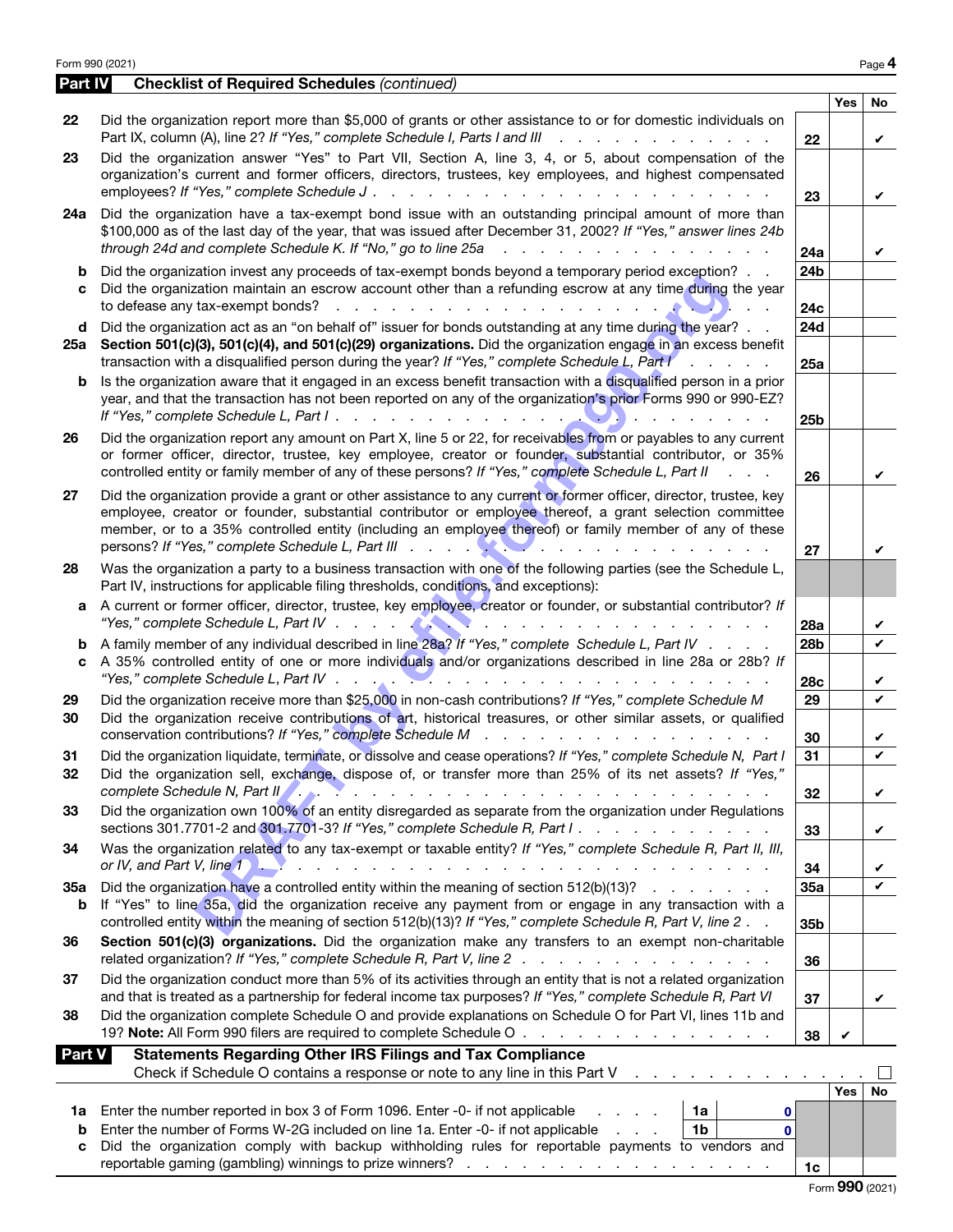|         | Form 990 (2021)                                                                                                                                                                                                                               |                |            | Page 5 |
|---------|-----------------------------------------------------------------------------------------------------------------------------------------------------------------------------------------------------------------------------------------------|----------------|------------|--------|
| Part V  | Statements Regarding Other IRS Filings and Tax Compliance (continued)                                                                                                                                                                         |                | <b>Yes</b> | No     |
| 2a      | Enter the number of employees reported on Form W-3, Transmittal of Wage and Tax<br>Statements, filed for the calendar year ending with or within the year covered by this return<br>2a<br>$\mathbf 0$                                         |                |            |        |
| b       | If at least one is reported on line 2a, did the organization file all required federal employment tax returns?                                                                                                                                | 2b             |            |        |
|         | Note: If the sum of lines 1a and 2a is greater than 250, you may be required to e-file. See instructions.                                                                                                                                     |                |            |        |
| За      | Did the organization have unrelated business gross income of \$1,000 or more during the year?                                                                                                                                                 | За             |            | V      |
| b       | If "Yes," has it filed a Form 990-T for this year? If "No" to line 3b, provide an explanation on Schedule O                                                                                                                                   | 3b             |            |        |
| 4а      | At any time during the calendar year, did the organization have an interest in, or a signature or other authority over,<br>a financial account in a foreign country (such as a bank account, securities account, or other financial account)? |                |            |        |
|         |                                                                                                                                                                                                                                               | 4a             |            | V      |
| b       | If "Yes," enter the name of the foreign country ▶<br>See instructions for filing requirements for FinCEN Form 114, Report of Foreign Bank and Financial Accounts (FBAR).                                                                      |                |            |        |
| 5a      | Was the organization a party to a prohibited tax shelter transaction at any time during the tax year?                                                                                                                                         | 5a             |            | V      |
| b       | Did any taxable party notify the organization that it was or is a party to a prohibited tax shelter transaction?                                                                                                                              | 5b             |            | V      |
| с       |                                                                                                                                                                                                                                               | 5 <sub>c</sub> |            |        |
| 6a      | Does the organization have annual gross receipts that are normally greater than \$100,000, and did the<br>organization solicit any contributions that were not tax deductible as charitable contributions?                                    | 6a             |            | V      |
| b       | If "Yes," did the organization include with every solicitation an express statement that such contributions or                                                                                                                                |                |            |        |
|         |                                                                                                                                                                                                                                               | 6b             |            |        |
| 7       | Organizations that may receive deductible contributions under section 170(c).                                                                                                                                                                 |                |            |        |
| а       | Did the organization receive a payment in excess of \$75 made partly as a contribution and partly for goods                                                                                                                                   |                |            |        |
|         |                                                                                                                                                                                                                                               | 7a             |            |        |
| b       | If "Yes," did the organization notify the donor of the value of the goods or services provided?                                                                                                                                               | 7b             |            |        |
| с       | Did the organization sell, exchange, or otherwise dispose of tangible personal property for which it was                                                                                                                                      | 7c             |            |        |
| d       | 7d<br>If "Yes," indicate the number of Forms 8282 filed during the year $\blacksquare$                                                                                                                                                        |                |            |        |
| е       | Did the organization receive any funds, directly or indirectly, to pay premiums on a personal benefit contract?                                                                                                                               | 7e             |            |        |
| f       | Did the organization, during the year, pay premiums, directly or indirectly, on a personal benefit contract? .                                                                                                                                | 7f             |            |        |
| g       | If the organization received a contribution of qualified intellectual property, did the organization file Form 8899 as required?                                                                                                              | 7g             |            |        |
| h       | If the organization received a contribution of cars, boats, airplanes, or other vehicles, did the organization file a Form 1098-C?                                                                                                            | 7h             |            |        |
| 8       | Sponsoring organizations maintaining donor advised funds. Did a donor advised fund maintained by the                                                                                                                                          |                |            |        |
|         | sponsoring organization have excess business holdings at any time during the year?                                                                                                                                                            | 8              |            |        |
| 9       | Sponsoring organizations maintaining donor advised funds.                                                                                                                                                                                     |                |            |        |
| а       | Did the sponsoring organization make any taxable distributions under section 4966?                                                                                                                                                            | 9a             |            |        |
| b       | Did the sponsoring organization make a distribution to a donor, donor advisor, or related person?                                                                                                                                             | 9b             |            |        |
| 10      | Section 501(c)(7) organizations. Enter:<br>Initiation fees and capital contributions included on Part VIII, line 12<br>10a                                                                                                                    |                |            |        |
| а       | Gross receipts, included on Form 990, Part VIII, line 12, for public use of club facilities<br>10 <sub>b</sub>                                                                                                                                |                |            |        |
| 11      | Section 501(c)(12) organizations. Enter:                                                                                                                                                                                                      |                |            |        |
| a       | Gross income from members or shareholders.<br>11a<br>and the company of the company of the                                                                                                                                                    |                |            |        |
| b       | Gross income from other sources. (Do not net amounts due or paid to other sources                                                                                                                                                             |                |            |        |
|         | 11 <sub>b</sub>                                                                                                                                                                                                                               |                |            |        |
| 12a     | Section 4947(a)(1) non-exempt charitable trusts. Is the organization filing Form 990 in lieu of Form 1041?                                                                                                                                    | 12a            |            |        |
| b       | If "Yes," enter the amount of tax-exempt interest received or accrued during the year.<br>12 <sub>b</sub>                                                                                                                                     |                |            |        |
| 13      | Section 501(c)(29) qualified nonprofit health insurance issuers.                                                                                                                                                                              |                |            |        |
| а       | Is the organization licensed to issue qualified health plans in more than one state?                                                                                                                                                          | 13a            |            |        |
|         | Note: See the instructions for additional information the organization must report on Schedule O.                                                                                                                                             |                |            |        |
| b       | Enter the amount of reserves the organization is required to maintain by the states in which                                                                                                                                                  |                |            |        |
|         | the organization is licensed to issue qualified health plans<br><u>.</u><br>13 <sub>b</sub>                                                                                                                                                   |                |            |        |
| c       | 13 <sub>c</sub><br>Enter the amount of reserves on hand<br>design and a state of the contract of the contract of                                                                                                                              |                |            |        |
| 14a     | Did the organization receive any payments for indoor tanning services during the tax year?                                                                                                                                                    | 14a            |            | V      |
| b<br>15 | If "Yes," has it filed a Form 720 to report these payments? If "No," provide an explanation on Schedule O.<br>Is the organization subject to the section 4960 tax on payment(s) of more than \$1,000,000 in remuneration or                   | 14b            |            |        |
|         | excess parachute payment(s) during the year?<br>the contract of the contract of the contract of                                                                                                                                               | 15             |            | V      |
|         | If "Yes," see the instructions and file Form 4720, Schedule N.                                                                                                                                                                                |                |            |        |
| 16      | Is the organization an educational institution subject to the section 4968 excise tax on net investment income?                                                                                                                               | 16             |            | V      |
|         | If "Yes," complete Form 4720, Schedule O.                                                                                                                                                                                                     |                |            |        |
| 17      | Section 501(c)(21) organizations. Did the trust, any disqualified person, or mine operator engage in any                                                                                                                                      |                |            |        |
|         | activities that would result in the imposition of an excise tax under section 4951, 4952 or 4953?                                                                                                                                             | 17             |            |        |
|         | If "Yes," complete Form 6069.                                                                                                                                                                                                                 |                |            |        |
|         |                                                                                                                                                                                                                                               |                |            |        |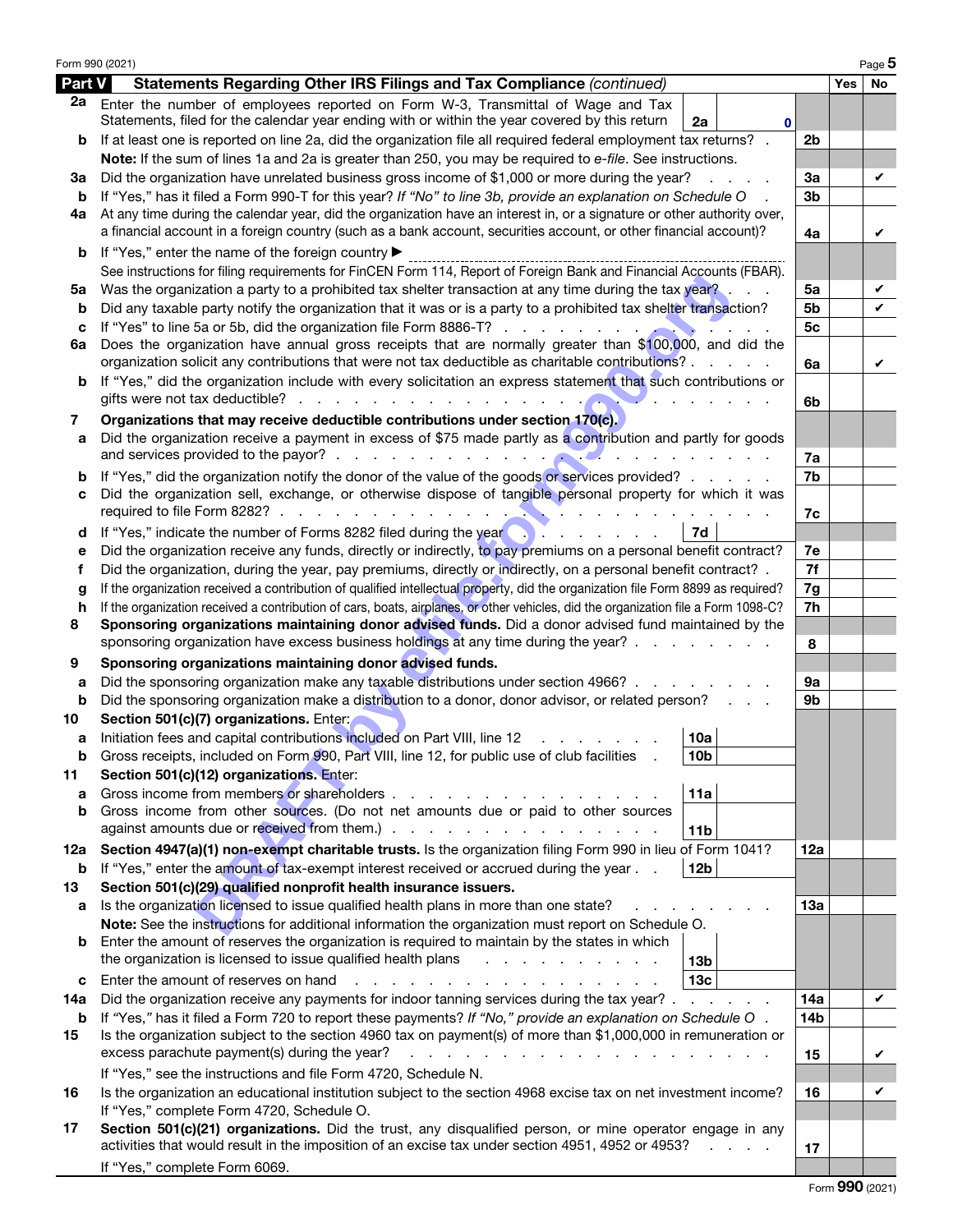|                | Form 990 (2021)                                                                                                                                                                                                                                                                                                                                                                                                    |      |                 |     | Page 6          |
|----------------|--------------------------------------------------------------------------------------------------------------------------------------------------------------------------------------------------------------------------------------------------------------------------------------------------------------------------------------------------------------------------------------------------------------------|------|-----------------|-----|-----------------|
| <b>Part VI</b> | Governance, Management, and Disclosure. For each "Yes" response to lines 2 through 7b below, and for a "No"<br>response to line 8a, 8b, or 10b below, describe the circumstances, processes, or changes on Schedule O. See instructions.                                                                                                                                                                           |      |                 |     |                 |
|                |                                                                                                                                                                                                                                                                                                                                                                                                                    |      |                 |     |                 |
|                | <b>Section A. Governing Body and Management</b>                                                                                                                                                                                                                                                                                                                                                                    |      |                 |     |                 |
|                | Enter the number of voting members of the governing body at the end of the tax year.<br>1a                                                                                                                                                                                                                                                                                                                         |      |                 | Yes | No              |
| 1a             | If there are material differences in voting rights among members of the governing body, or                                                                                                                                                                                                                                                                                                                         | 1316 |                 |     |                 |
|                | if the governing body delegated broad authority to an executive committee or similar                                                                                                                                                                                                                                                                                                                               |      |                 |     |                 |
|                | committee, explain on Schedule O.                                                                                                                                                                                                                                                                                                                                                                                  |      |                 |     |                 |
| b              | Enter the number of voting members included on line 1a, above, who are independent<br>1b                                                                                                                                                                                                                                                                                                                           | 13   |                 |     |                 |
| 2              | Did any officer, director, trustee, or key employee have a family relationship or a business relationship with<br>any other officer, director, trustee, or key employee?<br><u> La componenta de la componenta de la componenta de la componenta de la componenta de la componenta de la compo</u>                                                                                                                 |      | $\mathbf{2}$    |     | ✓               |
| 3              | Did the organization delegate control over management duties customarily performed by or under the direct<br>supervision of officers, directors, trustees, or key employees to a management company or other person? .                                                                                                                                                                                             |      | 3               |     | V               |
| 4              | Did the organization make any significant changes to its governing documents since the prior Form 990 was filed?                                                                                                                                                                                                                                                                                                   |      | 4               |     | V               |
| 5              | Did the organization become aware during the year of a significant diversion of the organization's assets? .                                                                                                                                                                                                                                                                                                       |      | 5               |     | V               |
| 6              |                                                                                                                                                                                                                                                                                                                                                                                                                    |      | 6               |     | V               |
| 7a             | Did the organization have members, stockholders, or other persons who had the power to elect or appoint<br>one or more members of the governing body?                                                                                                                                                                                                                                                              |      |                 |     |                 |
| b              | Are any governance decisions of the organization reserved to (or subject to approval by) members,                                                                                                                                                                                                                                                                                                                  |      | 7a              |     | V               |
|                | stockholders, or persons other than the governing body?<br>$\mathcal{L}$ . The contract of the contract of the contract of the contract of the contract of the contract of the contract of the contract of the contract of the contract of the contract of the contract of the contract of th                                                                                                                      |      | 7b              |     | V               |
| 8              | Did the organization contemporaneously document the meetings held or written actions undertaken during<br>the year by the following:                                                                                                                                                                                                                                                                               |      |                 |     |                 |
| а              | The governing body? $\ldots$ $\ldots$ $\ldots$ $\ldots$                                                                                                                                                                                                                                                                                                                                                            |      | 8а              | V   |                 |
| b              | Each committee with authority to act on behalf of the governing body?<br>an an an an                                                                                                                                                                                                                                                                                                                               |      | 8b              | V   |                 |
| 9              | Is there any officer, director, trustee, or key employee listed in Part VII, Section A, who cannot be reached at                                                                                                                                                                                                                                                                                                   |      |                 |     |                 |
|                | the organization's mailing address? If "Yes," provide the names and addresses on Schedule O                                                                                                                                                                                                                                                                                                                        |      | 9               |     | V               |
|                | Section B. Policies (This Section B requests information about policies not required by the Internal Revenue Code.)                                                                                                                                                                                                                                                                                                |      |                 |     |                 |
|                |                                                                                                                                                                                                                                                                                                                                                                                                                    |      |                 | Yes | No              |
| 10a<br>b       | Did the organization have local chapters, branches, or affiliates?<br>If "Yes," did the organization have written policies and procedures governing the activities of such chapters,                                                                                                                                                                                                                               |      | 10a             |     | V               |
|                | affiliates, and branches to ensure their operations are consistent with the organization's exempt purposes?                                                                                                                                                                                                                                                                                                        |      | 10 <sub>b</sub> |     |                 |
| 11a            | Has the organization provided a complete copy of this Form 990 to all members of its governing body before filing the form?                                                                                                                                                                                                                                                                                        |      | 11a             | V   |                 |
| b              | Describe on Schedule O the process, if any, used by the organization to review this Form 990.<br>Did the organization have a written conflict of interest policy? If "No," go to line 13                                                                                                                                                                                                                           |      | 12a             |     | V               |
| 12a<br>b       | Were officers, directors, or trustees, and key employees required to disclose annually interests that could give rise to conflicts?                                                                                                                                                                                                                                                                                |      | 12 <sub>b</sub> |     |                 |
|                | Did the organization regularly and consistently monitor and enforce compliance with the policy? If "Yes,"<br>describe on Schedule O how this was done.<br>the contract of the contract of the contract of the contract of the contract of the contract of the contract of the contract of the contract of the contract of the contract of the contract of the contract of the contract o<br>$\sim$<br>$\mathbf{r}$ |      | 12c             |     |                 |
| 13             |                                                                                                                                                                                                                                                                                                                                                                                                                    |      | 13              |     | V               |
| 14             | Did the organization have a written document retention and destruction policy?<br>the contract of the contract of the contract of the contract of the contract of the contract of the contract of                                                                                                                                                                                                                  |      | 14              | V   |                 |
| 15             | Did the process for determining compensation of the following persons include a review and approval by<br>independent persons, comparability data, and contemporaneous substantiation of the deliberation and decision?                                                                                                                                                                                            |      |                 |     |                 |
| a              | The organization's CEO, Executive Director, or top management official response to the extended of the organization's CEO, executive Director, or top management official                                                                                                                                                                                                                                          |      | 15a             |     | V               |
| b              |                                                                                                                                                                                                                                                                                                                                                                                                                    |      | <b>15b</b>      |     | ✓               |
|                | If "Yes" to line 15a or 15b, describe the process on Schedule O. See instructions.                                                                                                                                                                                                                                                                                                                                 |      |                 |     |                 |
| 16a            | Did the organization invest in, contribute assets to, or participate in a joint venture or similar arrangement<br><b>Contract Contract</b>                                                                                                                                                                                                                                                                         |      | 16a             |     | V               |
| b              | If "Yes," did the organization follow a written policy or procedure requiring the organization to evaluate its                                                                                                                                                                                                                                                                                                     |      |                 |     |                 |
|                | participation in joint venture arrangements under applicable federal tax law, and take steps to safeguard the                                                                                                                                                                                                                                                                                                      |      |                 |     |                 |
|                | organization's exempt status with respect to such arrangements?                                                                                                                                                                                                                                                                                                                                                    |      | 16b             |     |                 |
|                | <b>Section C. Disclosure</b>                                                                                                                                                                                                                                                                                                                                                                                       |      |                 |     |                 |
| 17<br>18       | List the states with which a copy of this Form 990 is required to be filed ▶ None<br>Section 6104 requires an organization to make its Forms 1023 (1024 or 1024-A, if applicable), 990, and 990-T (section 501(c)<br>(3)s only) available for public inspection. Indicate how you made these available. Check all that apply.                                                                                      |      |                 |     |                 |
|                | Own website<br>$\Box$ Another's website<br>$\boxed{\mathbf{v}}$ Upon request<br>$\Box$ Other (explain on Schedule O)                                                                                                                                                                                                                                                                                               |      |                 |     |                 |
| 19             | Describe on Schedule O whether (and if so, how) the organization made its governing documents, conflict of interest policy,<br>and financial statements available to the public during the tax year.                                                                                                                                                                                                               |      |                 |     |                 |
| 20             | State the name, address, and telephone number of the person who possesses the organization's books and records $\blacktriangleright$<br>State Services Organization Inc, (202)508-3800                                                                                                                                                                                                                             |      |                 |     |                 |
|                | 444 North Capitol Street NW, Suite 237, Washington, DC 20001                                                                                                                                                                                                                                                                                                                                                       |      |                 |     | Form 990 (2021) |

| 20 State the name, address, and telephone number of the person who possesses the organization's books and records ▶ |
|---------------------------------------------------------------------------------------------------------------------|
| State Services Organization Inc, (202)508-3800                                                                      |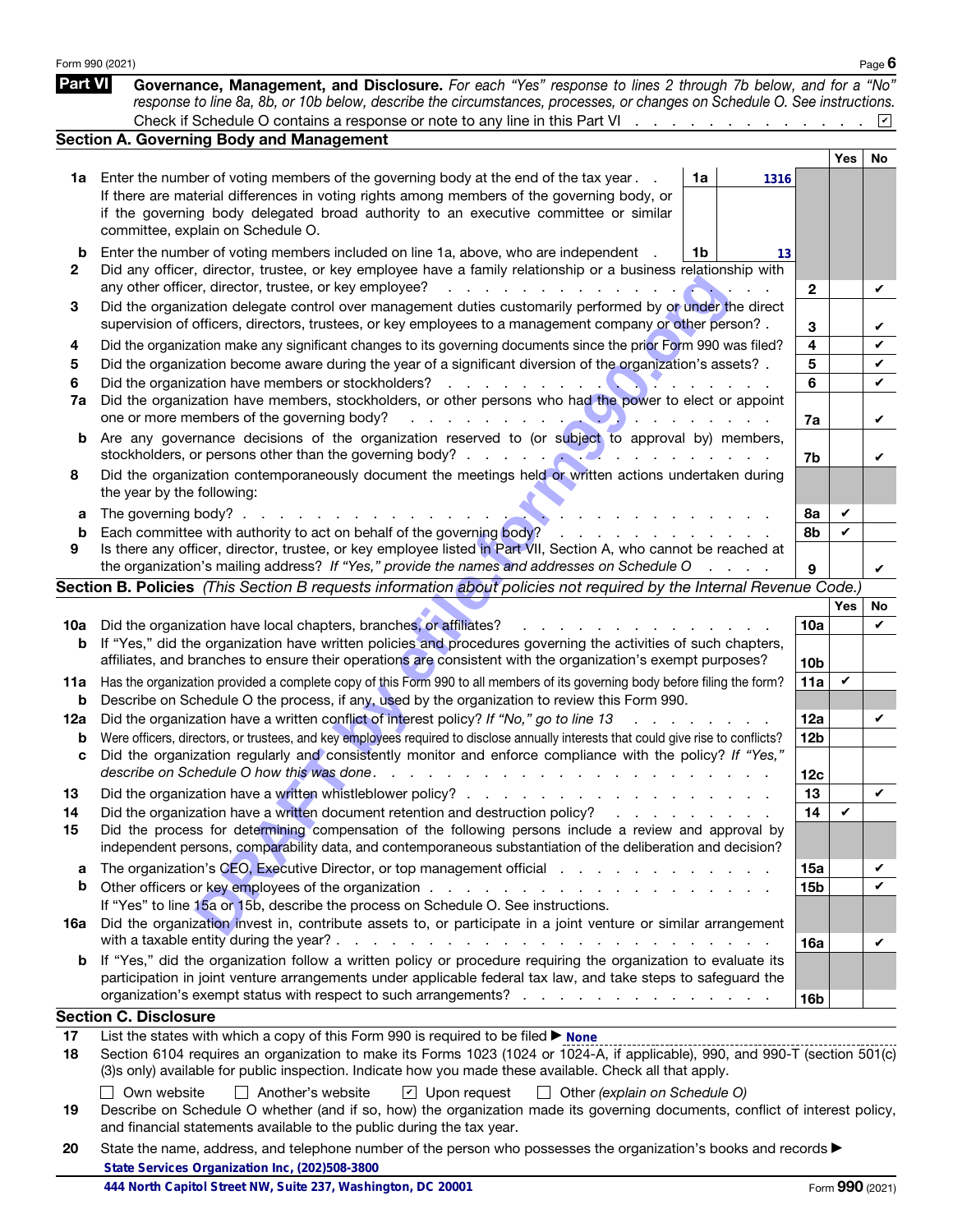$\Box$ 

## Part VII Compensation of Officers, Directors, Trustees, Key Employees, Highest Compensated Employees, and Independent Contractors

Check if Schedule O contains a response or note to any line in this Part VII . .

Section A. Officers, Directors, Trustees, Key Employees, and Highest Compensated Employees

1a Complete this table for all persons required to be listed. Report compensation for the calendar year ending with or within the organization's tax year.

• List all of the organization's current officers, directors, trustees (whether individuals or organizations), regardless of amount of compensation. Enter -0- in columns (D), (E), and (F) if no compensation was paid.

• List all of the organization's current key employees, if any. See the instructions for definition of "key employee."

• List the organization's five current highest compensated employees (other than an officer, director, trustee, or key employee) who received reportable compensation (box 5 of Form W-2, Form 1099-MISC, and/or box 1 of Form 1099-NEC) of more than \$100,000 from the organization and any related organizations.

| \$100,000 from the organization and any related organizations.                                                                                                                                                                                          |                          |                                     |               |         |              |                                                              |        |                          |                              |                          |
|---------------------------------------------------------------------------------------------------------------------------------------------------------------------------------------------------------------------------------------------------------|--------------------------|-------------------------------------|---------------|---------|--------------|--------------------------------------------------------------|--------|--------------------------|------------------------------|--------------------------|
| . List all of the organization's former officers, key employees, and highest compensated employees who received more than                                                                                                                               |                          |                                     |               |         |              |                                                              |        |                          |                              |                          |
| \$100,000 of reportable compensation from the organization and any related organizations.                                                                                                                                                               |                          |                                     |               |         |              |                                                              |        |                          |                              |                          |
| • List all of the organization's former directors or trustees that received, in the capacity as a former director or trustee of the<br>organization, more than \$10,000 of reportable compensation from the organization and any related organizations. |                          |                                     |               |         |              |                                                              |        |                          |                              |                          |
| See the instructions for the order in which to list the persons above.                                                                                                                                                                                  |                          |                                     |               |         |              |                                                              |        |                          |                              |                          |
| Check this box if neither the organization nor any related organization compensated any current officer, director, or trustee.                                                                                                                          |                          |                                     |               |         |              |                                                              |        |                          |                              |                          |
|                                                                                                                                                                                                                                                         |                          |                                     |               |         | (C)          |                                                              |        |                          |                              |                          |
| (A)                                                                                                                                                                                                                                                     | (B)                      |                                     |               |         | Position     |                                                              |        | (D)                      | (E)                          | (F)                      |
| Name and title                                                                                                                                                                                                                                          | Average                  |                                     |               |         |              | (do not check more than one<br>box, unless person is both an |        | Reportable               | Reportable                   | <b>Estimated amount</b>  |
|                                                                                                                                                                                                                                                         | hours                    |                                     |               |         |              | officer and a director/trustee)                              |        | compensation<br>from the | compensation<br>from related | of other                 |
|                                                                                                                                                                                                                                                         | per week<br>(list any    | Individual trustee<br>  or director |               | Officer |              |                                                              |        | organization (W-2/       | organizations (W-2/          | compensation<br>from the |
|                                                                                                                                                                                                                                                         | hours for                |                                     | Institutional |         | Key employee |                                                              | Former | 1099-MISC/               | 1099-MISC/                   | organization and         |
|                                                                                                                                                                                                                                                         | related<br>organizations |                                     |               |         |              |                                                              |        | 1099-NEC)                | 1099-NEC)                    | related organizations    |
|                                                                                                                                                                                                                                                         | below                    |                                     |               |         |              |                                                              |        |                          |                              |                          |
|                                                                                                                                                                                                                                                         | dotted line)             |                                     | trustee       |         |              | Highest compensated<br>employee                              |        |                          |                              |                          |
|                                                                                                                                                                                                                                                         |                          |                                     |               |         |              |                                                              |        |                          |                              |                          |
| <b>Kathleen Williams</b>                                                                                                                                                                                                                                | 1.00                     |                                     |               |         |              |                                                              |        |                          |                              |                          |
| <b>Federal Director</b>                                                                                                                                                                                                                                 | 0.00                     | $\mathbf{v}$                        |               |         |              |                                                              |        | 0                        | 0                            | 0                        |
| <b>Tara Bell</b>                                                                                                                                                                                                                                        | 1.00                     |                                     |               |         |              |                                                              |        |                          |                              |                          |
| <b>Federal Director</b>                                                                                                                                                                                                                                 | 0.00                     | V                                   |               |         |              |                                                              |        | 0                        | 0                            | 0                        |
| <b>Kristopher Stenson</b>                                                                                                                                                                                                                               | 1.00                     |                                     |               |         |              |                                                              |        |                          |                              |                          |
| <b>State Director</b>                                                                                                                                                                                                                                   | 0.00                     | V                                   |               |         |              |                                                              |        | 0                        | 0                            | 0                        |
| <b>Shante Ellis</b>                                                                                                                                                                                                                                     | 1.00                     |                                     |               |         |              |                                                              |        |                          |                              |                          |
| <b>State Director</b>                                                                                                                                                                                                                                   | 0.00                     | V                                   |               |         |              |                                                              |        | 0                        | 0                            | 0                        |
| <b>Jen Haney Conover</b>                                                                                                                                                                                                                                | 1.00                     |                                     |               |         |              |                                                              |        |                          |                              |                          |
| <b>Vice-President</b>                                                                                                                                                                                                                                   | 0.00                     |                                     |               | V       |              |                                                              |        | 0                        | 0                            | 0                        |
| <b>Anne Frantilla</b>                                                                                                                                                                                                                                   | 1.00                     | V                                   |               |         |              |                                                              |        |                          |                              |                          |
| <b>Local Director</b>                                                                                                                                                                                                                                   | 0.00                     |                                     |               |         |              |                                                              |        | 0                        | 0                            | 0                        |
| <b>JA Pryse</b>                                                                                                                                                                                                                                         | 1.00                     | V                                   |               |         |              |                                                              |        |                          |                              |                          |
| <b>At-Large Director</b>                                                                                                                                                                                                                                | 0.00<br>1.00             |                                     |               |         |              |                                                              |        | 0                        | 0                            | 0                        |
| <b>Lindsey Rambow</b><br><b>Local Director</b>                                                                                                                                                                                                          | 0.00                     | V                                   |               |         |              |                                                              |        | 0                        | 0                            | 0                        |
| <b>Jennifer Green</b>                                                                                                                                                                                                                                   | 1.00                     |                                     |               |         |              |                                                              |        |                          |                              |                          |
| <b>President-Elect</b>                                                                                                                                                                                                                                  | 0.00                     |                                     |               | V       |              |                                                              |        | 0                        | 0                            | 0                        |
| <b>Caryn Wojcik</b>                                                                                                                                                                                                                                     | 1.00                     |                                     |               |         |              |                                                              |        |                          |                              |                          |
| <b>Immediate Past President</b>                                                                                                                                                                                                                         | 0.00                     | V                                   |               |         |              |                                                              |        | 0                        | 0                            | 0                        |
| <b>Patricia Franks</b>                                                                                                                                                                                                                                  | 2.00                     |                                     |               |         |              |                                                              |        |                          |                              |                          |
| <b>President</b>                                                                                                                                                                                                                                        | 0.00                     |                                     |               | V       |              |                                                              |        | 0                        | $\mathbf 0$                  | 0                        |
| <b>Marissa Paron</b>                                                                                                                                                                                                                                    | 1.00                     |                                     |               |         |              |                                                              |        |                          |                              |                          |
| <b>Secretary</b>                                                                                                                                                                                                                                        | 0.00                     |                                     |               | V       |              |                                                              |        | 0                        | $\mathbf 0$                  | $\bf{0}$                 |
| <b>Pari Swift</b>                                                                                                                                                                                                                                       | 1.00                     |                                     |               |         |              |                                                              |        |                          |                              |                          |
| <b>Treasurer</b>                                                                                                                                                                                                                                        | 0.00                     |                                     |               | V       |              |                                                              |        | 0                        | $\mathbf 0$                  | $\bf{0}$                 |
|                                                                                                                                                                                                                                                         |                          |                                     |               |         |              |                                                              |        |                          |                              |                          |
|                                                                                                                                                                                                                                                         |                          |                                     |               |         |              |                                                              |        |                          |                              |                          |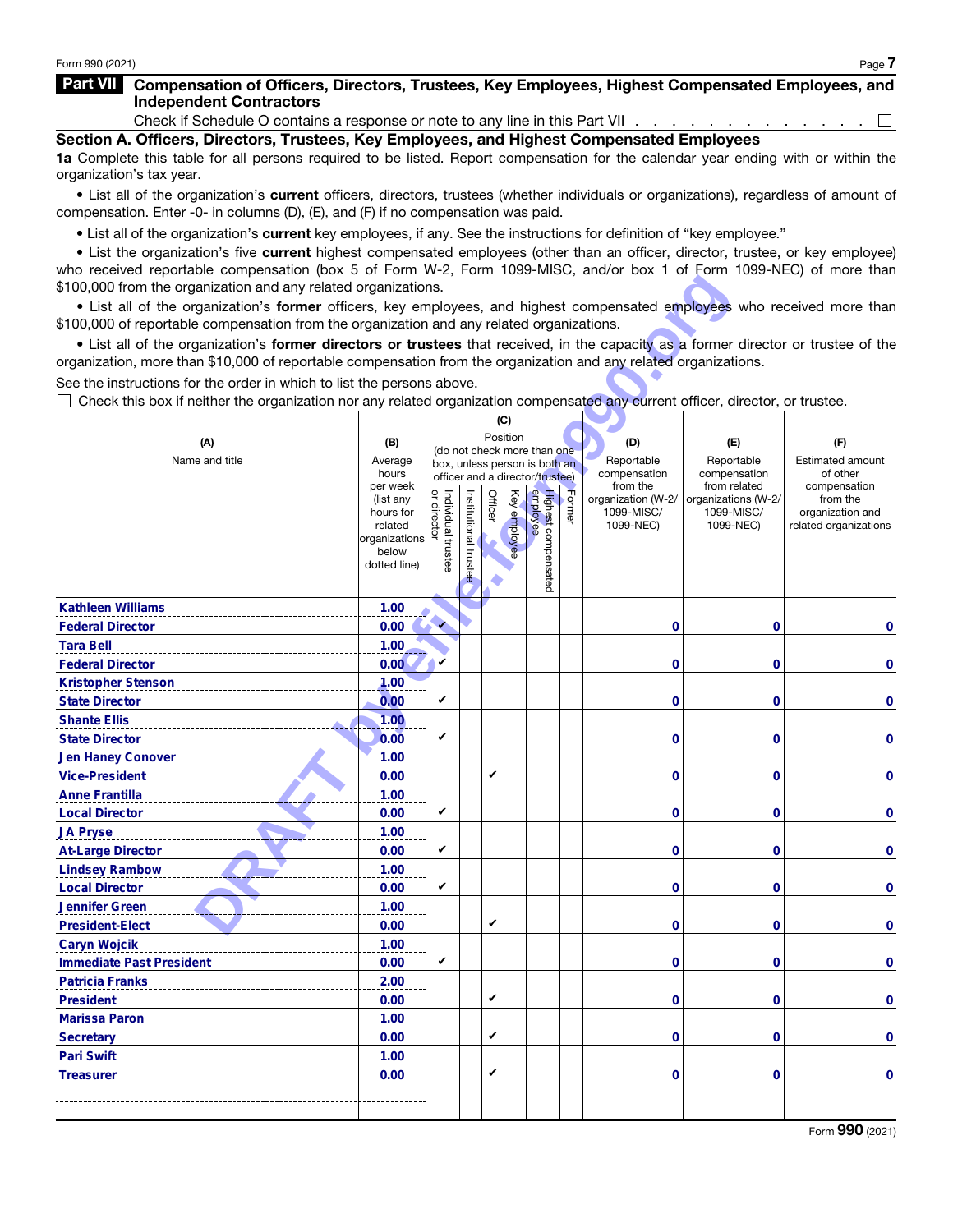|              | Part VII Section A. Officers, Directors, Trustees, Key Employees, and Highest Compensated Employees (continued)                                                                                                                                        |                                                                                         |                                   |                       |         |              |                                                                                                 |        |                                                           |                                                                           |          |                       |                                              |         |
|--------------|--------------------------------------------------------------------------------------------------------------------------------------------------------------------------------------------------------------------------------------------------------|-----------------------------------------------------------------------------------------|-----------------------------------|-----------------------|---------|--------------|-------------------------------------------------------------------------------------------------|--------|-----------------------------------------------------------|---------------------------------------------------------------------------|----------|-----------------------|----------------------------------------------|---------|
|              |                                                                                                                                                                                                                                                        |                                                                                         |                                   |                       |         | (C)          |                                                                                                 |        |                                                           |                                                                           |          |                       |                                              |         |
|              | (A)<br>Name and title                                                                                                                                                                                                                                  | (B)<br>Average<br>hours                                                                 |                                   |                       |         | Position     | (do not check more than one<br>box, unless person is both an<br>officer and a director/trustee) |        | (D)<br>Reportable<br>compensation                         | (E)<br>Reportable<br>compensation                                         |          |                       | (F)<br>Estimated amount<br>of other          |         |
|              |                                                                                                                                                                                                                                                        | per week<br>(list any<br>hours for<br>related<br>organizations<br>below<br>dotted line) | or director<br>Individual trustee | Institutional trustee | Officer | Key employee | Highest compensated<br>employee                                                                 | Former | from the<br>organization (W-2/<br>1099-MISC/<br>1099-NEC) | from related<br>organizations (W-2/<br>1099-MISC/<br>1099-NEC)            |          | related organizations | compensation<br>from the<br>organization and |         |
|              |                                                                                                                                                                                                                                                        |                                                                                         |                                   |                       |         |              |                                                                                                 |        |                                                           |                                                                           |          |                       |                                              |         |
|              |                                                                                                                                                                                                                                                        |                                                                                         |                                   |                       |         |              |                                                                                                 |        |                                                           |                                                                           |          |                       |                                              |         |
|              |                                                                                                                                                                                                                                                        |                                                                                         |                                   |                       |         |              |                                                                                                 |        |                                                           |                                                                           |          |                       |                                              |         |
|              |                                                                                                                                                                                                                                                        |                                                                                         |                                   |                       |         |              |                                                                                                 |        |                                                           |                                                                           |          |                       |                                              |         |
|              |                                                                                                                                                                                                                                                        |                                                                                         |                                   |                       |         |              |                                                                                                 |        |                                                           |                                                                           |          |                       |                                              |         |
|              |                                                                                                                                                                                                                                                        |                                                                                         |                                   |                       |         |              |                                                                                                 |        |                                                           |                                                                           |          |                       |                                              |         |
|              |                                                                                                                                                                                                                                                        |                                                                                         |                                   |                       |         |              |                                                                                                 |        |                                                           |                                                                           |          |                       |                                              |         |
|              |                                                                                                                                                                                                                                                        |                                                                                         |                                   |                       |         |              |                                                                                                 |        |                                                           |                                                                           |          |                       |                                              |         |
|              |                                                                                                                                                                                                                                                        |                                                                                         |                                   |                       |         |              |                                                                                                 |        |                                                           |                                                                           |          |                       |                                              |         |
|              |                                                                                                                                                                                                                                                        |                                                                                         |                                   |                       |         |              |                                                                                                 |        |                                                           |                                                                           |          |                       |                                              |         |
| 1b<br>C      | Subtotal<br>Total from continuation sheets to Part VII, Section A                                                                                                                                                                                      |                                                                                         |                                   |                       |         |              |                                                                                                 |        | 0                                                         |                                                                           | 0        |                       |                                              | 0       |
| d            | Total (add lines 1b and 1c).<br>$\sim 100$ km s $^{-1}$<br>- 2                                                                                                                                                                                         |                                                                                         |                                   |                       |         |              |                                                                                                 |        | $\mathbf{0}$                                              |                                                                           | $\Omega$ |                       |                                              | 0       |
| $\mathbf{2}$ | Total number of individuals (including but not limited to those listed above) who received more than \$100,000 of<br>reportable compensation from the organization ▶                                                                                   |                                                                                         |                                   |                       |         |              |                                                                                                 |        |                                                           |                                                                           |          |                       |                                              |         |
| 3            | Did the organization list any former officer, director, trustee, key employee, or highest compensated<br>employee on line 1a? If "Yes," complete Schedule J for such individual                                                                        |                                                                                         |                                   |                       |         |              |                                                                                                 |        | $1 - 1 - 1 = 1$                                           |                                                                           |          | 3                     | Yes                                          | No<br>V |
| 4            | For any individual listed on line 1a, is the sum of reportable compensation and other compensation from the<br>organization and related organizations greater than \$150,000? If "Yes," complete Schedule J for such<br>individual.                    |                                                                                         |                                   |                       |         |              |                                                                                                 |        |                                                           |                                                                           |          | 4                     |                                              | V       |
| 5            | Did any person listed on line 1a receive or accrue compensation from any unrelated organization or individual<br>for services rendered to the organization? If "Yes," complete Schedule J for such person                                              |                                                                                         |                                   |                       |         |              |                                                                                                 |        |                                                           | $\mathcal{A}=\mathcal{A}=\mathcal{A}=\mathcal{A}=\mathcal{A}=\mathcal{A}$ |          | 5                     |                                              | V       |
|              | <b>Section B. Independent Contractors</b>                                                                                                                                                                                                              |                                                                                         |                                   |                       |         |              |                                                                                                 |        |                                                           |                                                                           |          |                       |                                              |         |
| 1            | Complete this table for your five highest compensated independent contractors that received more than \$100,000 of<br>compensation from the organization. Report compensation for the calendar year ending with or within the organization's tax year. |                                                                                         |                                   |                       |         |              |                                                                                                 |        |                                                           |                                                                           |          |                       |                                              |         |
|              | (A)<br>Name and business address                                                                                                                                                                                                                       |                                                                                         |                                   |                       |         |              |                                                                                                 |        | (B)<br>Description of services                            |                                                                           |          | (C)<br>Compensation   |                                              |         |
| <b>None</b>  |                                                                                                                                                                                                                                                        |                                                                                         |                                   |                       |         |              |                                                                                                 |        |                                                           |                                                                           |          |                       |                                              |         |
|              |                                                                                                                                                                                                                                                        |                                                                                         |                                   |                       |         |              |                                                                                                 |        |                                                           |                                                                           |          |                       |                                              |         |
| 2            | Total number of independent contractors (including but not limited to those listed above) who                                                                                                                                                          |                                                                                         |                                   |                       |         |              |                                                                                                 |        |                                                           |                                                                           |          |                       |                                              |         |

| received more than \$100,000 of compensation from the organization ▶ |  |  |  |
|----------------------------------------------------------------------|--|--|--|
|                                                                      |  |  |  |

**0**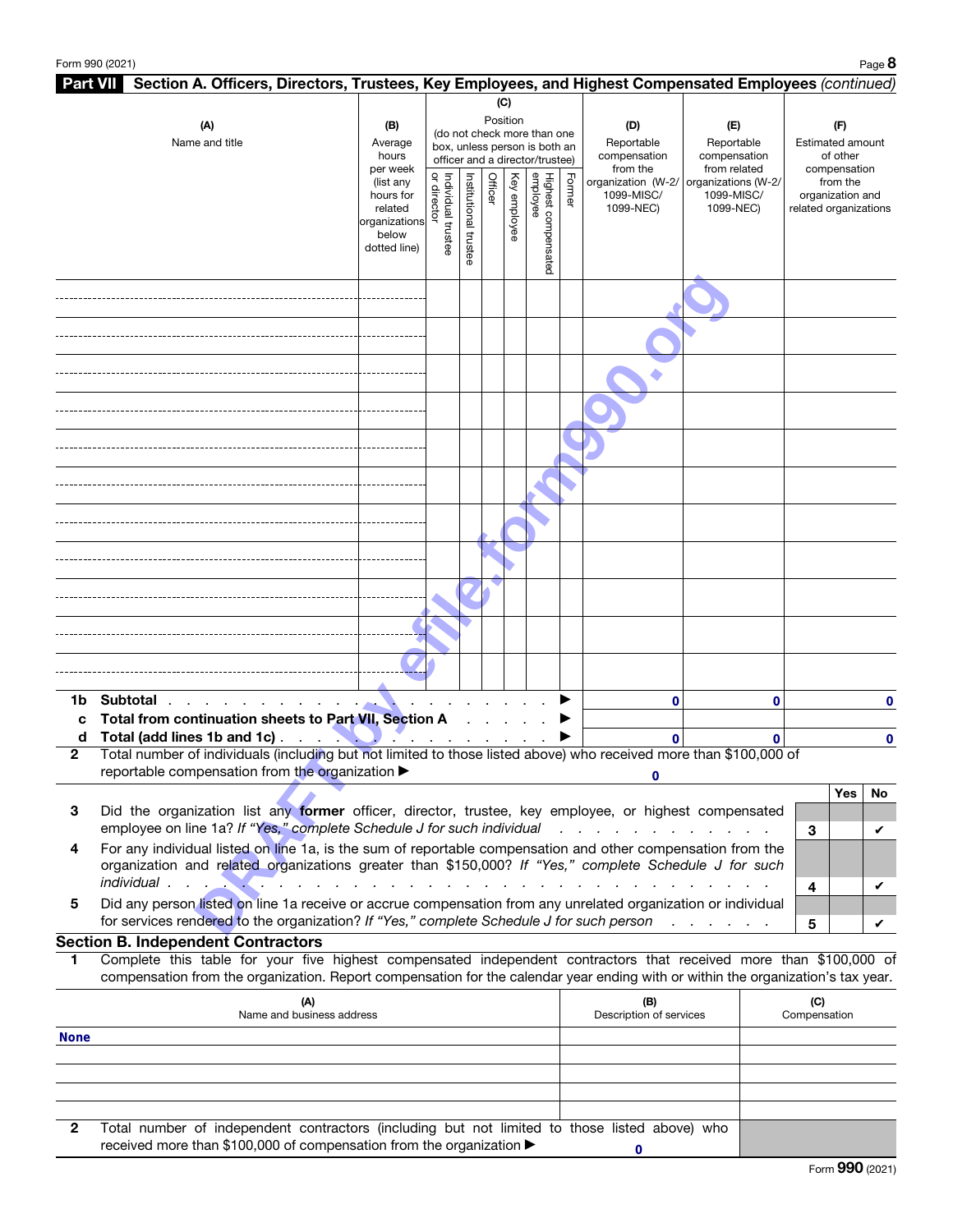## Part VIII Statement of Revenue

|                                                            | Check if Schedule O contains a response or note to any line in this Part VIII |                                                                                                                                                                                                                                                            |                      |                      |                                              |                                      |                                                               |  |
|------------------------------------------------------------|-------------------------------------------------------------------------------|------------------------------------------------------------------------------------------------------------------------------------------------------------------------------------------------------------------------------------------------------------|----------------------|----------------------|----------------------------------------------|--------------------------------------|---------------------------------------------------------------|--|
|                                                            |                                                                               |                                                                                                                                                                                                                                                            |                      | (A)<br>Total revenue | (B)<br>Related or exempt<br>function revenue | (C)<br>Unrelated<br>business revenue | (D)<br>Revenue excluded<br>from tax under<br>sections 512-514 |  |
|                                                            | 1a                                                                            | Federated campaigns<br>1a                                                                                                                                                                                                                                  | 0                    |                      |                                              |                                      |                                                               |  |
| Contributions, Gifts, Grants,<br>and Other Similar Amounts | b                                                                             | Membership dues<br>1b<br><b>Contractor</b> Service                                                                                                                                                                                                         | 100,953              |                      |                                              |                                      |                                                               |  |
|                                                            | c                                                                             | Fundraising events<br>1 <sub>c</sub>                                                                                                                                                                                                                       | 0                    |                      |                                              |                                      |                                                               |  |
|                                                            | d                                                                             | Related organizations<br>1 <sub>d</sub>                                                                                                                                                                                                                    | 0                    |                      |                                              |                                      |                                                               |  |
|                                                            | е                                                                             | Government grants (contributions)<br>1e                                                                                                                                                                                                                    | $\mathbf{0}$         |                      |                                              |                                      |                                                               |  |
|                                                            | f                                                                             | All other contributions, gifts, grants,                                                                                                                                                                                                                    |                      |                      |                                              |                                      |                                                               |  |
|                                                            |                                                                               | and similar amounts not included above<br>1f                                                                                                                                                                                                               |                      |                      |                                              |                                      |                                                               |  |
|                                                            |                                                                               | Noncash contributions included in                                                                                                                                                                                                                          | 0                    |                      |                                              |                                      |                                                               |  |
|                                                            | g                                                                             | lines $1a-1f$ .                                                                                                                                                                                                                                            |                      |                      |                                              |                                      |                                                               |  |
|                                                            |                                                                               | $1g \,$ \$                                                                                                                                                                                                                                                 | 0                    |                      |                                              |                                      |                                                               |  |
|                                                            | h.                                                                            | Total. Add lines 1a-1f                                                                                                                                                                                                                                     |                      | 100,953              |                                              |                                      |                                                               |  |
|                                                            |                                                                               |                                                                                                                                                                                                                                                            | <b>Business Code</b> |                      |                                              |                                      |                                                               |  |
|                                                            | 2a                                                                            | <b>Annual Meeting Revenue</b>                                                                                                                                                                                                                              | 900099               | 90,860               | 90,860                                       | 0                                    | 0                                                             |  |
| Program Service                                            | b                                                                             | <b>Professional Development Revenue</b>                                                                                                                                                                                                                    | 900099               | 10,430               | 10,430                                       | 0                                    | 0                                                             |  |
| Revenue                                                    | C                                                                             |                                                                                                                                                                                                                                                            |                      |                      |                                              |                                      |                                                               |  |
|                                                            | d                                                                             |                                                                                                                                                                                                                                                            |                      |                      |                                              |                                      |                                                               |  |
|                                                            | е                                                                             |                                                                                                                                                                                                                                                            |                      |                      |                                              |                                      |                                                               |  |
|                                                            | f                                                                             | All other program service revenue.                                                                                                                                                                                                                         |                      | $\overline{0}$       | 0                                            | 0                                    | 0                                                             |  |
|                                                            | g                                                                             | Total. Add lines 2a-2f                                                                                                                                                                                                                                     |                      | 101,290              |                                              |                                      |                                                               |  |
|                                                            | 3                                                                             | Investment income (including dividends, interest, and                                                                                                                                                                                                      |                      |                      |                                              |                                      |                                                               |  |
|                                                            |                                                                               | other similar amounts)                                                                                                                                                                                                                                     |                      | 534                  | 534                                          | 0                                    | 0                                                             |  |
|                                                            | 4                                                                             | Income from investment of tax-exempt bond proceeds >                                                                                                                                                                                                       |                      | $\mathbf 0$          | $\mathbf{0}$                                 | 0                                    | 0                                                             |  |
|                                                            | 5                                                                             | Royalties<br>the contract of the contract of the                                                                                                                                                                                                           |                      | $\mathbf 0$          | 0                                            | 0                                    | 0                                                             |  |
|                                                            |                                                                               | (i) Real                                                                                                                                                                                                                                                   | (ii) Personal        |                      |                                              |                                      |                                                               |  |
|                                                            | 6а                                                                            | Gross rents<br>6a<br>0                                                                                                                                                                                                                                     | 0                    |                      |                                              |                                      |                                                               |  |
|                                                            | b                                                                             | Less: rental expenses<br>6b<br>$\mathbf{0}$                                                                                                                                                                                                                | $\mathbf{0}$         |                      |                                              |                                      |                                                               |  |
|                                                            | C                                                                             | Rental income or (loss)<br>6с<br>$\mathbf{0}$                                                                                                                                                                                                              | $\bf{0}$             |                      |                                              |                                      |                                                               |  |
|                                                            | d                                                                             | Net rental income or (loss)<br>$\mathbf{r}$<br>$\bullet$                                                                                                                                                                                                   |                      | 0                    | 0                                            | 0                                    | 0                                                             |  |
|                                                            | 7a                                                                            | (i) Securities<br>Gross amount from                                                                                                                                                                                                                        | (ii) Other           |                      |                                              |                                      |                                                               |  |
|                                                            |                                                                               | of<br>sales<br>assets                                                                                                                                                                                                                                      |                      |                      |                                              |                                      |                                                               |  |
|                                                            |                                                                               | other than inventory<br>7a                                                                                                                                                                                                                                 |                      |                      |                                              |                                      |                                                               |  |
|                                                            |                                                                               | Less: cost or other basis                                                                                                                                                                                                                                  |                      |                      |                                              |                                      |                                                               |  |
| Revenue                                                    |                                                                               | and sales expenses<br>7b                                                                                                                                                                                                                                   |                      |                      |                                              |                                      |                                                               |  |
|                                                            | с                                                                             | Gain or (loss).<br>7c<br>$\mathbf 0$                                                                                                                                                                                                                       | 0                    |                      |                                              |                                      |                                                               |  |
|                                                            |                                                                               | Net gain or (loss)<br><u>and the community of the community of the community of the community of the community of the community of the community of the community of the community of the community of the community of the community of the community</u> |                      |                      |                                              |                                      |                                                               |  |
|                                                            | d                                                                             |                                                                                                                                                                                                                                                            |                      |                      |                                              |                                      |                                                               |  |
| <b>Other</b>                                               |                                                                               | 8a Gross income from fundraising<br>events (not including \$                                                                                                                                                                                               |                      |                      |                                              |                                      |                                                               |  |
|                                                            |                                                                               | of contributions reported on line                                                                                                                                                                                                                          |                      |                      |                                              |                                      |                                                               |  |
|                                                            |                                                                               | 1c). See Part $\frac{1}{\sqrt{1}}$ line 18 $\cdot$                                                                                                                                                                                                         |                      |                      |                                              |                                      |                                                               |  |
|                                                            |                                                                               | 8а                                                                                                                                                                                                                                                         | $\mathbf{0}$         |                      |                                              |                                      |                                                               |  |
|                                                            | b                                                                             | Less: direct expenses<br>8b                                                                                                                                                                                                                                | $\Omega$             |                      |                                              |                                      |                                                               |  |
|                                                            | C                                                                             | Net income or (loss) from fundraising events                                                                                                                                                                                                               | ▶                    | 0                    |                                              | 0                                    | 0                                                             |  |
|                                                            | 9а                                                                            | Gross income from gaming<br>activities. See Part IV, line 19 .                                                                                                                                                                                             |                      |                      |                                              |                                      |                                                               |  |
|                                                            |                                                                               | 9a                                                                                                                                                                                                                                                         |                      |                      |                                              |                                      |                                                               |  |
|                                                            | b                                                                             | 9 <sub>b</sub><br>Less: direct expenses                                                                                                                                                                                                                    |                      |                      |                                              |                                      |                                                               |  |
|                                                            | c                                                                             | Net income or (loss) from gaming activities                                                                                                                                                                                                                | ▶                    |                      |                                              |                                      |                                                               |  |
|                                                            |                                                                               | 10a Gross sales of inventory, less                                                                                                                                                                                                                         |                      |                      |                                              |                                      |                                                               |  |
|                                                            |                                                                               | returns and allowances<br><b>Contract Contract</b><br>10a                                                                                                                                                                                                  |                      |                      |                                              |                                      |                                                               |  |
|                                                            | b                                                                             | Less: cost of goods sold<br>10 <sub>b</sub>                                                                                                                                                                                                                |                      |                      |                                              |                                      |                                                               |  |
|                                                            | c                                                                             | Net income or (loss) from sales of inventory                                                                                                                                                                                                               | ▶                    |                      |                                              |                                      |                                                               |  |
|                                                            |                                                                               |                                                                                                                                                                                                                                                            | <b>Business Code</b> |                      |                                              |                                      |                                                               |  |
| Miscellaneous                                              | 11a                                                                           |                                                                                                                                                                                                                                                            |                      |                      |                                              |                                      |                                                               |  |
|                                                            | b                                                                             |                                                                                                                                                                                                                                                            |                      |                      |                                              |                                      |                                                               |  |
| Revenue                                                    | с                                                                             |                                                                                                                                                                                                                                                            |                      |                      |                                              |                                      |                                                               |  |
|                                                            | d                                                                             | All other revenue                                                                                                                                                                                                                                          |                      | 82                   | 82                                           | 0                                    | 0                                                             |  |
|                                                            | е                                                                             | Total. Add lines 11a-11d                                                                                                                                                                                                                                   | ▶                    | 82                   |                                              |                                      |                                                               |  |
|                                                            | 12                                                                            | Total revenue. See instructions                                                                                                                                                                                                                            |                      | 202,859              | 101,906                                      | $\mathbf 0$                          | $\mathbf{0}$                                                  |  |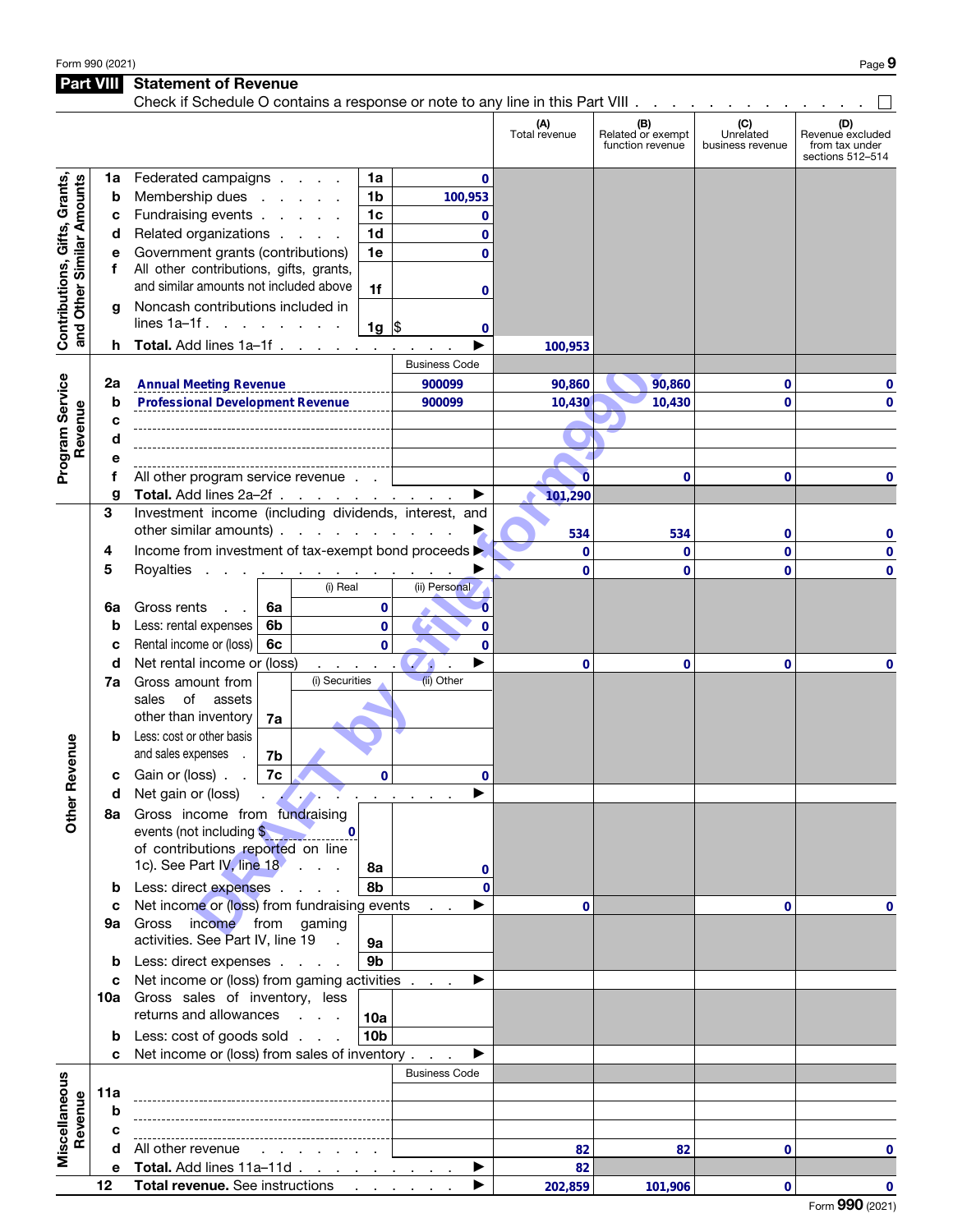#### Part IX Statement of Functional Expenses

|          | Section 501(c)(3) and 501(c)(4) organizations must complete all columns. All other organizations must complete column (A).                                                                                                       |                              |                                    |                                           |                                |
|----------|----------------------------------------------------------------------------------------------------------------------------------------------------------------------------------------------------------------------------------|------------------------------|------------------------------------|-------------------------------------------|--------------------------------|
|          | Check if Schedule O contains a response or note to any line in this Part IX                                                                                                                                                      |                              |                                    |                                           |                                |
|          | Do not include amounts reported on lines 6b, 7b,<br>8b, 9b, and 10b of Part VIII.                                                                                                                                                | (A)<br>Total expenses        | (B)<br>Program service<br>expenses | (C)<br>Management and<br>general expenses | (D)<br>Fundraising<br>expenses |
| 1.       | Grants and other assistance to domestic organizations<br>and domestic governments. See Part IV, line 21                                                                                                                          | 0                            |                                    |                                           |                                |
| 2        | Grants and other assistance to domestic<br>individuals. See Part IV, line 22                                                                                                                                                     | 0                            |                                    |                                           |                                |
| З        | Grants and other assistance to foreign<br>organizations, foreign governments, and<br>foreign individuals. See Part IV, lines 15 and 16                                                                                           | 0                            |                                    |                                           |                                |
| 4<br>5   | Benefits paid to or for members<br><b>Contractor</b><br>Compensation of current officers, directors,<br>trustees, and key employees                                                                                              | $\Omega$                     |                                    |                                           |                                |
| 6        | Compensation not included above to disqualified<br>persons (as defined under section 4958(f)(1)) and<br>persons described in section 4958(c)(3)(B)                                                                               | 0                            |                                    |                                           |                                |
| 7<br>8   | Other salaries and wages<br>and a state of the<br>Pension plan accruals and contributions (include<br>section 401(k) and 403(b) employer contributions)                                                                          | 0<br>0                       |                                    |                                           |                                |
| 9<br>10  | Other employee benefits<br>Payroll taxes                                                                                                                                                                                         | $\overline{0}$<br>0          |                                    |                                           |                                |
| 11<br>а  | Fees for services (nonemployees):<br>Management                                                                                                                                                                                  | 96,000                       |                                    |                                           |                                |
| b        | Legal                                                                                                                                                                                                                            | $\theta$                     |                                    |                                           |                                |
| с<br>d   | Accounting<br>Lobbying                                                                                                                                                                                                           | 8,899<br>$\mathbf 0$         |                                    |                                           |                                |
| е<br>f   | Professional fundraising services. See Part IV, line 17<br>Investment management fees                                                                                                                                            | $\mathbf{0}$<br>$\mathbf{0}$ |                                    |                                           |                                |
| g        | Other. (If line 11g amount exceeds 10% of line 25, column<br>(A), amount, list line 11g expenses on Schedule O.)                                                                                                                 | 0                            |                                    |                                           |                                |
| 12<br>13 | Advertising and promotion<br>Office expenses<br>and the company of the company                                                                                                                                                   | $\mathbf{0}$<br>3,030        |                                    |                                           |                                |
| 14       | Information technology                                                                                                                                                                                                           | 3,965                        |                                    |                                           |                                |
| 15       | Royalties                                                                                                                                                                                                                        | $\mathbf 0$                  |                                    |                                           |                                |
| 16       | Occupancy experience of the set of the set of the set of the set of the set of the set of the set of the set of the set of the set of the set of the set of the set of the set of the set of the set of the set of the set of    | $\mathbf 0$                  |                                    |                                           |                                |
| 17       |                                                                                                                                                                                                                                  | $\mathbf{0}$                 |                                    |                                           |                                |
| 18       | Payments of travel or entertainment expenses<br>for any federal, state, or local public officials                                                                                                                                | 0                            |                                    |                                           |                                |
| 19       | Conferences, conventions, and meetings .                                                                                                                                                                                         | 3,176                        |                                    |                                           |                                |
| 20       |                                                                                                                                                                                                                                  | $\mathbf{0}$                 |                                    |                                           |                                |
| 21       | Payments to affiliates                                                                                                                                                                                                           | $\mathbf 0$                  |                                    |                                           |                                |
| 22<br>23 | Depreciation, depletion, and amortization.                                                                                                                                                                                       | $\mathbf{0}$<br>1,488        |                                    |                                           |                                |
| 24       | Other expenses. Itemize expenses not covered                                                                                                                                                                                     |                              |                                    |                                           |                                |
|          | above. (List miscellaneous expenses on line 24e. If<br>line 24e amount exceeds 10% of line 25, column<br>(A), amount, list line 24e expenses on Schedule O.)                                                                     |                              |                                    |                                           |                                |
| а        | <b>Transaction Fees</b>                                                                                                                                                                                                          | 8,852                        |                                    |                                           |                                |
| b        |                                                                                                                                                                                                                                  | 130                          |                                    |                                           |                                |
| c        |                                                                                                                                                                                                                                  |                              |                                    |                                           |                                |
| d        |                                                                                                                                                                                                                                  |                              |                                    |                                           |                                |
| е        | All other expenses                                                                                                                                                                                                               |                              |                                    |                                           |                                |
| 25<br>26 | Total functional expenses. Add lines 1 through 24e<br>Joint costs. Complete this line only if the                                                                                                                                | 125,540                      | 0                                  | 0                                         | 0                              |
|          | organization reported in column (B) joint costs<br>from a combined educational campaign and<br>fundraising solicitation. Check here $\blacktriangleright \Box$ if<br>following SOP 98-2 (ASC 958-720) $\overline{\phantom{a}}$ . |                              |                                    |                                           |                                |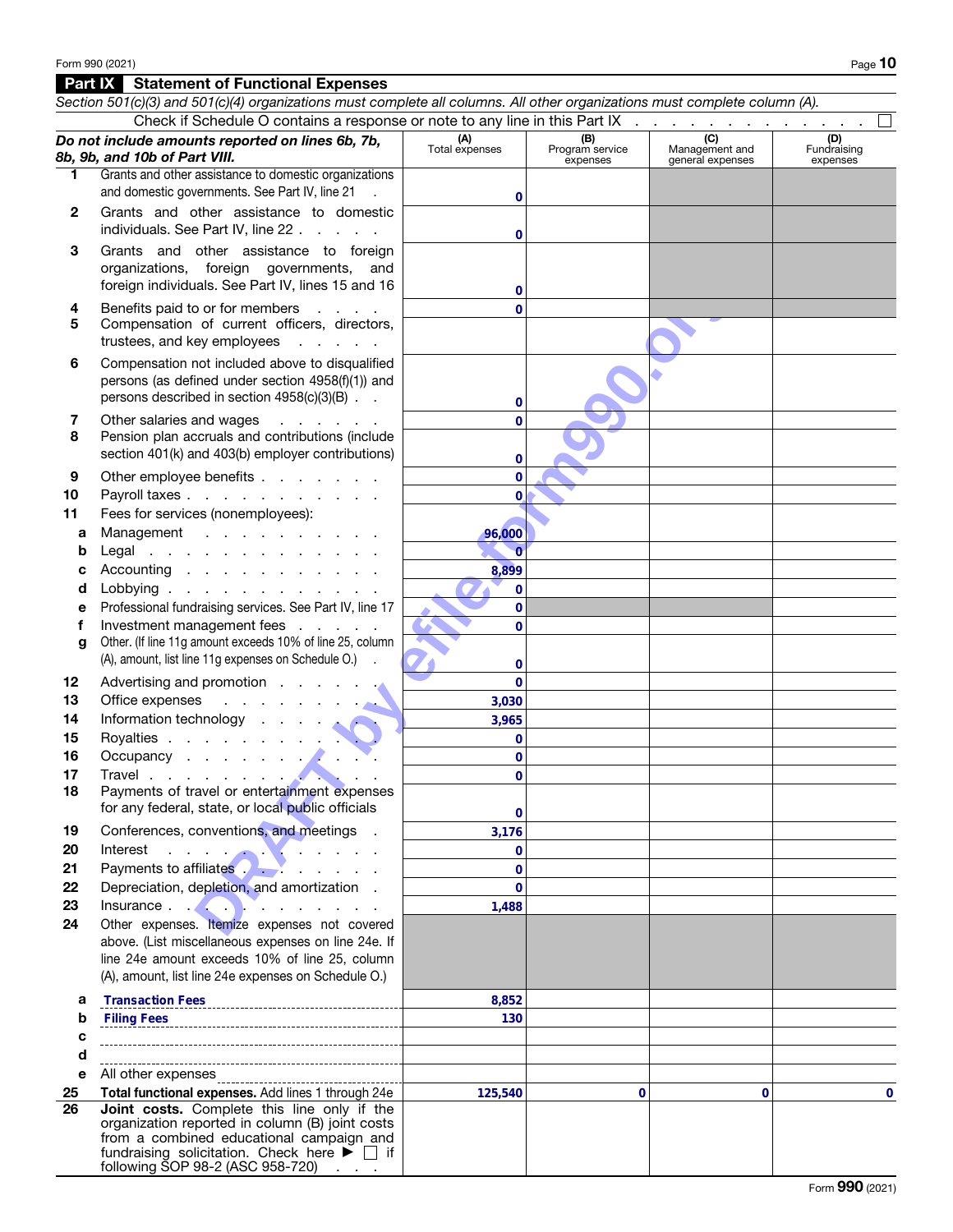Form 990 (2021)  $P_{\text{age}}$  **11** 

|                             | Part X       | <b>Balance Sheet</b>                                                                                                                                                                                                                                       |                                                                 |                 |                    |
|-----------------------------|--------------|------------------------------------------------------------------------------------------------------------------------------------------------------------------------------------------------------------------------------------------------------------|-----------------------------------------------------------------|-----------------|--------------------|
|                             |              | Check if Schedule O contains a response or note to any line in this Part X                                                                                                                                                                                 | the contract of the contract of the<br>(A)<br>Beginning of year |                 | (B)<br>End of year |
|                             | 1            | Cash-non-interest-bearing<br>and the company of the company of the company of                                                                                                                                                                              | 252,651                                                         | 1               | 337,205            |
|                             | $\mathbf{2}$ | Savings and temporary cash investments                                                                                                                                                                                                                     | 0                                                               | $\mathbf{2}$    | $\mathbf{0}$       |
|                             | 3            | Pledges and grants receivable, net                                                                                                                                                                                                                         | $\mathbf{0}$                                                    | 3               | $\mathbf 0$        |
|                             | 4            | Accounts receivable, net<br>and the contract of the contract of the contract of the contract of the contract of the contract of the contract of the contract of the contract of the contract of the contract of the contract of the contract of the contra | $\mathbf{0}$                                                    | 4               | 0                  |
|                             | 5            | Loans and other receivables from any current or former officer, director,<br>trustee, key employee, creator or founder, substantial contributor, or 35%<br>controlled entity or family member of any of these persons                                      |                                                                 | 5               |                    |
|                             | 6            | Loans and other receivables from other disqualified persons (as defined<br>under section 4958(f)(1)), and persons described in section 4958(c)(3)(B).                                                                                                      |                                                                 | 6               |                    |
|                             | 7            |                                                                                                                                                                                                                                                            |                                                                 | $\overline{7}$  |                    |
| Assets                      | 8            | Inventories for sale or use reader and reader and reader and reader and reader and reader and reader and reader                                                                                                                                            |                                                                 | 8               |                    |
|                             | 9            | Prepaid expenses and deferred charges                                                                                                                                                                                                                      | 2,631                                                           | 9               | 16,632             |
|                             | 10a          | Land, buildings, and equipment: cost or other<br>basis. Complete Part VI of Schedule D $\ldots$ 10a                                                                                                                                                        |                                                                 |                 |                    |
|                             | b            | Less: accumulated depreciation $\ldots$ $\ldots$   10b                                                                                                                                                                                                     |                                                                 | 10 <sub>c</sub> |                    |
|                             | 11           | Investments-publicly traded securities results and results and results are the securities                                                                                                                                                                  |                                                                 | 11              |                    |
|                             | 12           | Investments-other securities. See Part IV, line 11                                                                                                                                                                                                         |                                                                 | 12              |                    |
|                             | 13           | Investments-program-related. See Part IV, line 11                                                                                                                                                                                                          |                                                                 | 13              |                    |
|                             | 14           | Intangible assets in the contract of the contract of the contract of the contract of the contract of the contract of the contract of the contract of the contract of the contract of the contract of the contract of the contr                             |                                                                 | 14              |                    |
|                             | 15           | Other assets. See Part IV, line 11<br><b>Contract Contract</b>                                                                                                                                                                                             |                                                                 | 15              |                    |
|                             | 16           | Total assets. Add lines 1 through 15 (must equal line 33). (All inc.                                                                                                                                                                                       | 255,282                                                         | 16              | 353,837            |
|                             | 17           |                                                                                                                                                                                                                                                            | 67,495                                                          | 17              | 88,731             |
|                             | 18           |                                                                                                                                                                                                                                                            | $\mathbf 0$                                                     | 18              | 0                  |
|                             | 19           | Deferred revenue entry and the state of the state of the state of the state of the state of the state of the state of the state of the state of the state of the state of the state of the state of the state of the state of                              | $\mathbf{0}$                                                    | 19              | 0                  |
|                             | 20           |                                                                                                                                                                                                                                                            | $\mathbf{0}$                                                    | 20              | 0                  |
|                             | 21           | Escrow or custodial account liability. Complete Part IV of Schedule D                                                                                                                                                                                      | $\overline{0}$                                                  | 21              | 0                  |
| Liabilities                 | 22           | Loans and other payables to any current or former officer, director,<br>trustee, key employee, creator or founder, substantial contributor, or 35%                                                                                                         |                                                                 |                 |                    |
|                             |              | controlled entity or family member of any of these persons                                                                                                                                                                                                 | 0                                                               | 22              | 0                  |
|                             | 23           | Secured mortgages and notes payable to unrelated third parties                                                                                                                                                                                             | $\mathbf{0}$                                                    | 23              | 0                  |
|                             | 24<br>25     | Unsecured notes and loans payable to unrelated third parties<br><b>Carl Control</b><br>Other liabilities (including federal income tax, payables to related third<br>parties, and other liabilities not included on lines 17-24). Complete Part X          | $\mathbf 0$                                                     | 24              | 0                  |
|                             |              | of Schedule Derenius and Contract the Contract of Schedule Derenius and Contract of Schedule Derenius and Contract of Schedule Derenius and Contract of Schedule Derenius and Contract of Schedule Derenius and Contract of Sc                             |                                                                 | 25              |                    |
|                             | 26           | Total liabilities. Add lines 17 through 25                                                                                                                                                                                                                 | 67,495                                                          | 26              | 88,731             |
|                             |              | Organizations that follow FASB ASC 958, check here ▶ □<br>and complete lines 27, 28, 32, and 33.                                                                                                                                                           |                                                                 |                 |                    |
|                             | 27           | Net assets without donor restrictions<br>and the contract of the contract of                                                                                                                                                                               |                                                                 | 27              |                    |
|                             | 28           | Net assets with donor restrictions<br>.                                                                                                                                                                                                                    |                                                                 | 28              |                    |
| Net Assets or Fund Balances |              | Organizations that do not follow FASB ASC 958, check here $\blacktriangleright \triangleright$<br>and complete lines 29 through 33.                                                                                                                        |                                                                 |                 |                    |
|                             | 29           | Capital stock or trust principal, or current funds                                                                                                                                                                                                         | 0                                                               | 29              | 0                  |
|                             | 30           | Paid-in or capital surplus, or land, building, or equipment fund                                                                                                                                                                                           | $\mathbf 0$                                                     | 30              | $\mathbf{0}$       |
|                             | 31           | Retained earnings, endowment, accumulated income, or other funds                                                                                                                                                                                           | 187,787                                                         | -31             | 265,106            |
|                             | 32           | Total net assets or fund balances                                                                                                                                                                                                                          | 187,787                                                         | 32              | 265,106            |
|                             | 33           | Total liabilities and net assets/fund balances                                                                                                                                                                                                             | 255,282                                                         | 33              | 353,837            |

Form 990 (2021)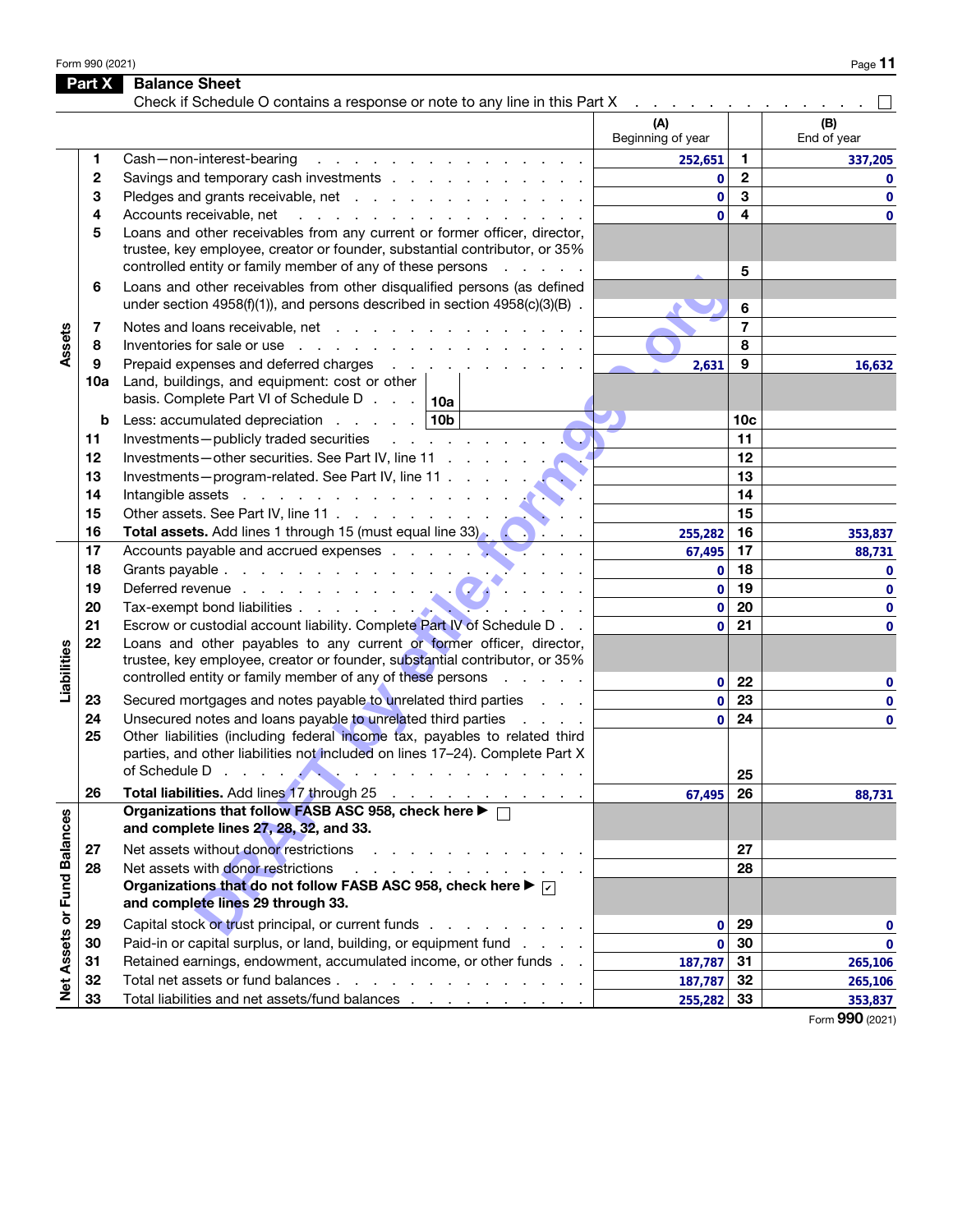|    | Form 990 (2021)                                                                                                                                                                                                                                                               |                |                 | Page 12      |
|----|-------------------------------------------------------------------------------------------------------------------------------------------------------------------------------------------------------------------------------------------------------------------------------|----------------|-----------------|--------------|
|    | <b>Part XI</b><br><b>Reconciliation of Net Assets</b>                                                                                                                                                                                                                         |                |                 |              |
|    | Check if Schedule O contains a response or note to any line in this Part XI □                                                                                                                                                                                                 |                |                 |              |
| 1  | Total revenue (must equal Part VIII, column (A), line 12)<br>$\mathbf{1}$                                                                                                                                                                                                     |                |                 | 202,859      |
| 2  | $\overline{2}$<br>Total expenses (must equal Part IX, column (A), line 25) (all contacts of all contacts of all contacts of all contacts of all contacts of all contacts of all contacts of all contacts of all contacts of all contacts of all                               |                |                 | 125,540      |
| 3  | $\mathbf{3}$                                                                                                                                                                                                                                                                  |                |                 | 77,319       |
| 4  | $\overline{\mathbf{4}}$<br>Net assets or fund balances at beginning of year (must equal Part X, line 32, column (A))                                                                                                                                                          |                |                 | 187,787      |
| 5  | 5                                                                                                                                                                                                                                                                             |                |                 | $\mathbf 0$  |
| 6  | 6<br>Donated services and use of facilities<br>and the company of the company of the company of the company of the company of the company of the company of the company of the company of the company of the company of the company of the company of the company of the comp |                |                 | $\mathbf 0$  |
| 7  | $\overline{7}$                                                                                                                                                                                                                                                                |                |                 | $\mathbf 0$  |
| 8  | 8                                                                                                                                                                                                                                                                             |                |                 | $\mathbf 0$  |
| 9  | $\mathbf{9}$<br>Other changes in net assets or fund balances (explain on Schedule O)                                                                                                                                                                                          |                |                 | $\mathbf{0}$ |
| 10 | Net assets or fund balances at end of year. Combine lines 3 through 9 (must equal Part X, line                                                                                                                                                                                |                |                 |              |
|    | 10                                                                                                                                                                                                                                                                            |                |                 | 265,106      |
|    | <b>Part XII</b> Financial Statements and Reporting                                                                                                                                                                                                                            |                |                 |              |
|    | Check if Schedule O contains a response or note to any line in this Part XII .<br><b>The community of the community</b>                                                                                                                                                       |                |                 |              |
|    |                                                                                                                                                                                                                                                                               |                | Yes             | <b>No</b>    |
| 1  | Accounting method used to prepare the Form 990: ☑ Cash △ Accrual<br>$\Box$ Other                                                                                                                                                                                              |                |                 |              |
|    | If the organization changed its method of accounting from a prior year or checked "Other," explain on                                                                                                                                                                         |                |                 |              |
|    | Schedule O.                                                                                                                                                                                                                                                                   |                |                 |              |
|    |                                                                                                                                                                                                                                                                               | 2a             |                 | V            |
| 2a | Were the organization's financial statements compiled or reviewed by an independent accountant?<br>If "Yes," check a box below to indicate whether the financial statements for the year were compiled or                                                                     |                |                 |              |
|    | reviewed on a separate basis, consolidated basis, or both:                                                                                                                                                                                                                    |                |                 |              |
|    |                                                                                                                                                                                                                                                                               |                |                 |              |
|    | □ Consolidated basis □ Both consolidated and separate basis<br>$\Box$ Separate basis                                                                                                                                                                                          |                |                 | V            |
|    | Were the organization's financial statements audited by an independent accountant?<br>2 <sub>b</sub>                                                                                                                                                                          |                |                 |              |
|    | If "Yes," check a box below to indicate whether the financial statements for the year were audited on a<br>separate basis, consolidated basis, or both:                                                                                                                       |                |                 |              |
|    |                                                                                                                                                                                                                                                                               |                |                 |              |
|    | $\Box$ Separate basis $\Box$ Consolidated basis $\Box$ Both consolidated and separate basis                                                                                                                                                                                   |                |                 |              |
|    | If "Yes" to line 2a or 2b, does the organization have a committee that assumes responsibility for oversight of                                                                                                                                                                |                |                 |              |
|    | the audit, review, or compilation of its financial statements and selection of an independent accountant? .                                                                                                                                                                   | 2c             |                 |              |
|    | If the organization changed either its oversight process or selection process during the tax year, explain on<br>Schedule O.                                                                                                                                                  |                |                 |              |
|    |                                                                                                                                                                                                                                                                               |                |                 |              |
|    | 3a As a result of a federal award, was the organization required to undergo an audit or audits as set forth in the                                                                                                                                                            |                |                 |              |
|    |                                                                                                                                                                                                                                                                               | За             |                 | V            |
| b  | If "Yes," did the organization undergo the required audit or audits? If the organization did not undergo the                                                                                                                                                                  |                |                 |              |
|    | required audit or audits, explain why on Schedule O and describe any steps taken to undergo such audits.                                                                                                                                                                      | 3 <sub>b</sub> |                 |              |
|    |                                                                                                                                                                                                                                                                               |                | Form 990 (2021) |              |
|    |                                                                                                                                                                                                                                                                               |                |                 |              |
|    |                                                                                                                                                                                                                                                                               |                |                 |              |
|    |                                                                                                                                                                                                                                                                               |                |                 |              |
|    |                                                                                                                                                                                                                                                                               |                |                 |              |
|    |                                                                                                                                                                                                                                                                               |                |                 |              |
|    |                                                                                                                                                                                                                                                                               |                |                 |              |
|    | off                                                                                                                                                                                                                                                                           |                |                 |              |
|    |                                                                                                                                                                                                                                                                               |                |                 |              |
|    |                                                                                                                                                                                                                                                                               |                |                 |              |
|    |                                                                                                                                                                                                                                                                               |                |                 |              |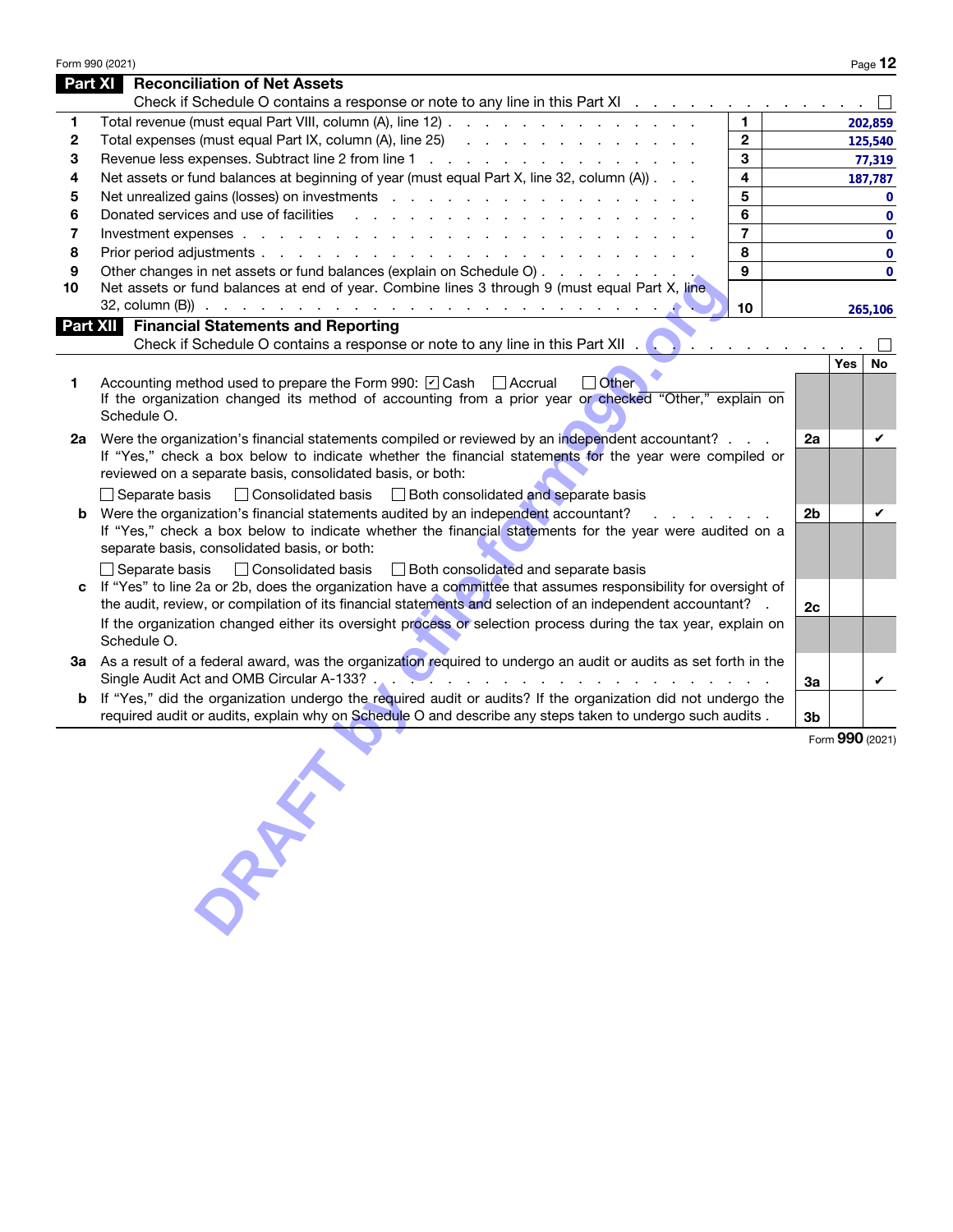| <b>SCHEDULE C</b> |                                                                                            |  | <b>Political Campaign and Lobbying Activities</b> | OMB No. 1545-0047                                                                                                                                                                                                              |         |                                                                                                                                                                                                                                                                        |                                                  |
|-------------------|--------------------------------------------------------------------------------------------|--|---------------------------------------------------|--------------------------------------------------------------------------------------------------------------------------------------------------------------------------------------------------------------------------------|---------|------------------------------------------------------------------------------------------------------------------------------------------------------------------------------------------------------------------------------------------------------------------------|--------------------------------------------------|
|                   | (Form 990 or 990-EZ)                                                                       |  |                                                   |                                                                                                                                                                                                                                |         |                                                                                                                                                                                                                                                                        | 2021                                             |
|                   |                                                                                            |  |                                                   |                                                                                                                                                                                                                                |         | For Organizations Exempt From Income Tax Under section 501(c) and section 527                                                                                                                                                                                          |                                                  |
|                   | Department of the Treasury<br>Internal Revenue Service                                     |  |                                                   | $\triangleright$ Complete if the organization is described below.<br>Go to www.irs.gov/Form990 for instructions and the latest information.                                                                                    |         | Attach to Form 990 or Form 990-EZ.                                                                                                                                                                                                                                     | <b>Open to Public</b><br>Inspection              |
|                   |                                                                                            |  |                                                   |                                                                                                                                                                                                                                |         | If the organization answered "Yes," on Form 990, Part IV, line 3, or Form 990-EZ, Part V, line 46 (Political Campaign Activities), then                                                                                                                                |                                                  |
|                   |                                                                                            |  |                                                   | • Section 501(c)(3) organizations: Complete Parts I-A and B. Do not complete Part I-C.                                                                                                                                         |         |                                                                                                                                                                                                                                                                        |                                                  |
|                   |                                                                                            |  |                                                   |                                                                                                                                                                                                                                |         | • Section 501(c) (other than section 501(c)(3)) organizations: Complete Parts I-A and C below. Do not complete Part I-B.                                                                                                                                               |                                                  |
|                   | • Section 527 organizations: Complete Part I-A only.                                       |  |                                                   |                                                                                                                                                                                                                                |         |                                                                                                                                                                                                                                                                        |                                                  |
|                   |                                                                                            |  |                                                   |                                                                                                                                                                                                                                |         | If the organization answered "Yes," on Form 990, Part IV, line 4, or Form 990-EZ, Part VI, line 47 (Lobbying Activities), then                                                                                                                                         |                                                  |
|                   |                                                                                            |  |                                                   |                                                                                                                                                                                                                                |         | • Section 501(c)(3) organizations that have filed Form 5768 (election under section 501(h)): Complete Part II-A. Do not complete Part II-B.                                                                                                                            |                                                  |
|                   |                                                                                            |  |                                                   |                                                                                                                                                                                                                                |         | • Section 501(c)(3) organizations that have NOT filed Form 5768 (election under section 501(h)): Complete Part II-B. Do not complete Part II-A.                                                                                                                        |                                                  |
|                   |                                                                                            |  |                                                   |                                                                                                                                                                                                                                |         | If the organization answered "Yes," on Form 990, Part IV, line 5 (Proxy Tax) (See separate instructions) or Form 990-EZ, Part V, line 35c (Proxy                                                                                                                       |                                                  |
|                   | Tax) (See separate instructions), then                                                     |  |                                                   |                                                                                                                                                                                                                                |         |                                                                                                                                                                                                                                                                        |                                                  |
|                   | • Section 501(c)(4), (5), or (6) organizations: Complete Part III.<br>Name of organization |  |                                                   |                                                                                                                                                                                                                                |         |                                                                                                                                                                                                                                                                        | <b>Employer identification number</b>            |
|                   |                                                                                            |  |                                                   |                                                                                                                                                                                                                                |         |                                                                                                                                                                                                                                                                        |                                                  |
| Part I-A          |                                                                                            |  |                                                   | NATIONAL ASSOCIATION OF GOVERNMENT ARCHIVES AND RECORDS ADMINISTRATIO                                                                                                                                                          |         | Complete if the organization is exempt under section 501(c) or is a section 527 organization.                                                                                                                                                                          | 14-1665466                                       |
|                   |                                                                                            |  |                                                   |                                                                                                                                                                                                                                |         |                                                                                                                                                                                                                                                                        |                                                  |
| 1                 | definition of "political campaign activities."                                             |  |                                                   |                                                                                                                                                                                                                                |         | Provide a description of the organization's direct and indirect political campaign activities in Part IV. See instructions for                                                                                                                                         |                                                  |
| 2                 |                                                                                            |  |                                                   | Political campaign activity expenditures. See instructions experience of the set of the set of the set of the set of the set of the set of the set of the set of the set of the set of the set of the set of the set of the se |         |                                                                                                                                                                                                                                                                        |                                                  |
| 3                 |                                                                                            |  |                                                   |                                                                                                                                                                                                                                |         |                                                                                                                                                                                                                                                                        |                                                  |
| Part I-B          |                                                                                            |  |                                                   | Complete if the organization is exempt under section 501(c)(3).                                                                                                                                                                |         |                                                                                                                                                                                                                                                                        |                                                  |
| 1                 |                                                                                            |  |                                                   |                                                                                                                                                                                                                                |         | Enter the amount of any excise tax incurred by the organization under section 4955 $\ldots$ $\ldots$                                                                                                                                                                   |                                                  |
| 2                 |                                                                                            |  |                                                   |                                                                                                                                                                                                                                |         | Enter the amount of any excise tax incurred by organization managers under section 4955 $\ldots$ $\blacktriangleright$ \$                                                                                                                                              |                                                  |
| 3                 |                                                                                            |  |                                                   |                                                                                                                                                                                                                                |         | If the organization incurred a section 4955 tax, did it file Form 4720 for this year?                                                                                                                                                                                  | Yes<br><b>No</b>                                 |
| 4a                |                                                                                            |  |                                                   |                                                                                                                                                                                                                                |         |                                                                                                                                                                                                                                                                        | Yes<br>No                                        |
| b                 | If "Yes," describe in Part IV.                                                             |  |                                                   |                                                                                                                                                                                                                                |         |                                                                                                                                                                                                                                                                        |                                                  |
| Part I-C          |                                                                                            |  |                                                   |                                                                                                                                                                                                                                |         | Complete if the organization is exempt under section 501(c), except section 501(c)(3).                                                                                                                                                                                 |                                                  |
| 1                 |                                                                                            |  |                                                   | Enter the amount directly expended by the filing organization for section 527 exempt function                                                                                                                                  |         |                                                                                                                                                                                                                                                                        |                                                  |
|                   | activities                                                                                 |  | the contract of the contract of the con-          |                                                                                                                                                                                                                                |         | .                                                                                                                                                                                                                                                                      | $\triangleright$ \$                              |
| 2                 |                                                                                            |  |                                                   | Enter the amount of the filing organization's funds contributed to other organizations for section                                                                                                                             |         |                                                                                                                                                                                                                                                                        |                                                  |
|                   |                                                                                            |  |                                                   |                                                                                                                                                                                                                                |         | 527 exempt function activities $\blacksquare$                                                                                                                                                                                                                          |                                                  |
| 3                 |                                                                                            |  |                                                   | Total exempt function expenditures. Add lines 1 and 2. Enter here and on Form 1120-POL,                                                                                                                                        |         |                                                                                                                                                                                                                                                                        |                                                  |
| 4                 | line 17b                                                                                   |  |                                                   |                                                                                                                                                                                                                                |         |                                                                                                                                                                                                                                                                        | <b>Yes</b><br>No                                 |
|                   |                                                                                            |  |                                                   |                                                                                                                                                                                                                                |         |                                                                                                                                                                                                                                                                        |                                                  |
| 5                 |                                                                                            |  |                                                   |                                                                                                                                                                                                                                |         | Enter the names, addresses and employer identification number (EIN) of all section 527 political organizations to which the filing<br>organization made payments. For each organization listed, enter the amount paid from the filing organization's funds. Also enter |                                                  |
|                   |                                                                                            |  |                                                   |                                                                                                                                                                                                                                |         | the amount of political contributions received that were promptly and directly delivered to a separate political organization, such                                                                                                                                    |                                                  |
|                   |                                                                                            |  |                                                   |                                                                                                                                                                                                                                |         | as a separate segregated fund or a political action committee (PAC). If additional space is needed, provide information in Part IV.                                                                                                                                    |                                                  |
|                   | (a) Name                                                                                   |  |                                                   | (b) Address                                                                                                                                                                                                                    | (c) EIN | (d) Amount paid from                                                                                                                                                                                                                                                   | (e) Amount of political                          |
|                   |                                                                                            |  |                                                   |                                                                                                                                                                                                                                |         | filing organization's                                                                                                                                                                                                                                                  | contributions received and                       |
|                   |                                                                                            |  |                                                   |                                                                                                                                                                                                                                |         | funds. If none, enter -0-.                                                                                                                                                                                                                                             | promptly and directly<br>delivered to a separate |
|                   |                                                                                            |  |                                                   |                                                                                                                                                                                                                                |         |                                                                                                                                                                                                                                                                        | political organization.                          |
|                   |                                                                                            |  |                                                   |                                                                                                                                                                                                                                |         |                                                                                                                                                                                                                                                                        | If none, enter -0-.                              |
| (1)               |                                                                                            |  |                                                   |                                                                                                                                                                                                                                |         |                                                                                                                                                                                                                                                                        |                                                  |
|                   |                                                                                            |  |                                                   |                                                                                                                                                                                                                                |         |                                                                                                                                                                                                                                                                        |                                                  |
| (2)               |                                                                                            |  |                                                   |                                                                                                                                                                                                                                |         |                                                                                                                                                                                                                                                                        |                                                  |
|                   |                                                                                            |  |                                                   |                                                                                                                                                                                                                                |         |                                                                                                                                                                                                                                                                        |                                                  |
| (3)               |                                                                                            |  |                                                   |                                                                                                                                                                                                                                |         |                                                                                                                                                                                                                                                                        |                                                  |

| For Paperwork Reduction Act Notice, see the Instructions for Form 990 or 990-EZ. | Cat. No |
|----------------------------------------------------------------------------------|---------|
|                                                                                  |         |

(4)

(5)

(6)

o. 50084S **Schedule C (Form 990 or 990-EZ) 2021**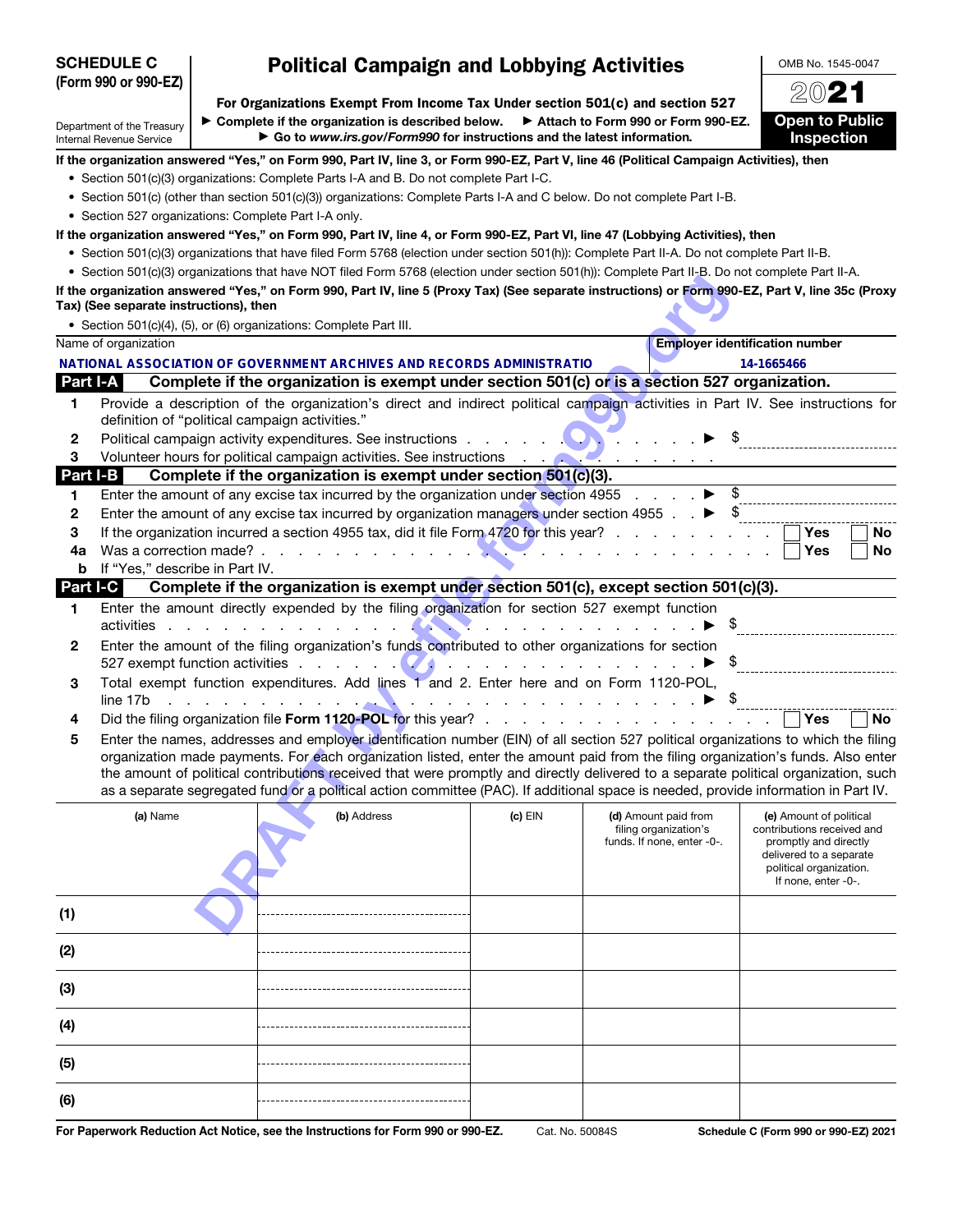|   |                                                          | Part II-A                     | section 501(h)).                                          | Complete if the organization is exempt under section 501(c)(3) and filed Form 5768 (election under                                                                                                                                   |                       |                  |
|---|----------------------------------------------------------|-------------------------------|-----------------------------------------------------------|--------------------------------------------------------------------------------------------------------------------------------------------------------------------------------------------------------------------------------------|-----------------------|------------------|
|   |                                                          | A Check $\blacktriangleright$ |                                                           | if the filing organization belongs to an affiliated group (and list in Part IV each affiliated group member's name,                                                                                                                  |                       |                  |
|   |                                                          |                               |                                                           | address, EIN, expenses, and share of excess lobbying expenditures).                                                                                                                                                                  |                       |                  |
| в |                                                          | Check $\blacktriangleright$   |                                                           | if the filing organization checked box A and "limited control" provisions apply.                                                                                                                                                     |                       |                  |
|   |                                                          |                               |                                                           | <b>Limits on Lobbying Expenditures</b>                                                                                                                                                                                               | (a) Filing            | (b) Affiliated   |
|   |                                                          |                               |                                                           | (The term "expenditures" means amounts paid or incurred.)                                                                                                                                                                            | organization's totals | group totals     |
|   | 1a                                                       |                               |                                                           | Total lobbying expenditures to influence public opinion (grassroots lobbying)                                                                                                                                                        |                       |                  |
|   | b                                                        |                               |                                                           | Total lobbying expenditures to influence a legislative body (direct lobbying)                                                                                                                                                        |                       |                  |
|   | c                                                        |                               |                                                           | Total lobbying expenditures (add lines 1a and 1b)                                                                                                                                                                                    |                       |                  |
|   | d                                                        |                               |                                                           |                                                                                                                                                                                                                                      |                       |                  |
|   | е                                                        |                               |                                                           | Total exempt purpose expenditures (add lines 1c and 1d) $\ldots$                                                                                                                                                                     |                       |                  |
|   |                                                          | columns.                      |                                                           | Lobbying nontaxable amount. Enter the amount from the following table in both                                                                                                                                                        |                       |                  |
|   |                                                          |                               | If the amount on line 1e, column (a) or (b) is:           | The lobbying nontaxable amount is:                                                                                                                                                                                                   |                       |                  |
|   |                                                          |                               | Not over \$500,000                                        | 20% of the amount on line 1e.                                                                                                                                                                                                        |                       |                  |
|   |                                                          |                               | Over \$500,000 but not over \$1,000,000                   | \$100,000 plus 15% of the excess over \$500,000.                                                                                                                                                                                     |                       |                  |
|   |                                                          |                               | Over \$1,000,000 but not over \$1,500,000                 | \$175,000 plus 10% of the excess over \$1,000,000.                                                                                                                                                                                   |                       |                  |
|   |                                                          |                               | Over \$1,500,000 but not over \$17,000,000                | \$225,000 plus 5% of the excess over \$1,500,000.                                                                                                                                                                                    |                       |                  |
|   |                                                          |                               | Over \$17,000,000                                         | \$1,000,000.                                                                                                                                                                                                                         |                       |                  |
|   | Grassroots nontaxable amount (enter 25% of line 1f)<br>g |                               |                                                           |                                                                                                                                                                                                                                      |                       |                  |
|   | h                                                        |                               | Subtract line 1g from line 1a. If zero or less, enter -0- |                                                                                                                                                                                                                                      |                       |                  |
|   |                                                          |                               | Subtract line 1f from line 1c. If zero or less, enter -0- |                                                                                                                                                                                                                                      |                       |                  |
|   |                                                          |                               | reporting section 4911 tax for this year?                 | If there is an amount other than zero on either line 1h or line 1i, did the organization file Form 4720<br>the contract of the contract of the contract of the contract of the contract of the contract of the contract of<br>$\sim$ |                       | Yes<br><b>No</b> |
|   |                                                          |                               |                                                           |                                                                                                                                                                                                                                      |                       |                  |

| е  | Total exempt purpose expenditures (add lines 1c and 1d)                                                                                              |              |                                                             |          |                                      |            |           |
|----|------------------------------------------------------------------------------------------------------------------------------------------------------|--------------|-------------------------------------------------------------|----------|--------------------------------------|------------|-----------|
| f  | Lobbying nontaxable amount. Enter the amount from the following table in both<br>columns.                                                            |              |                                                             |          |                                      |            |           |
|    | If the amount on line 1e, column (a) or (b) is:                                                                                                      |              | The lobbying nontaxable amount is:                          |          |                                      |            |           |
|    | Not over \$500,000                                                                                                                                   |              | 20% of the amount on line 1e.                               |          |                                      |            |           |
|    | Over \$500,000 but not over \$1,000,000                                                                                                              |              | \$100,000 plus 15% of the excess over \$500,000.            |          |                                      |            |           |
|    | Over \$1,000,000 but not over \$1,500,000                                                                                                            |              | \$175,000 plus 10% of the excess over \$1,000,000.          |          |                                      |            |           |
|    | Over \$1,500,000 but not over \$17,000,000                                                                                                           |              | \$225,000 plus 5% of the excess over \$1,500,000.           |          |                                      |            |           |
|    | Over \$17,000,000                                                                                                                                    | \$1,000,000. |                                                             |          |                                      |            |           |
| g  | Grassroots nontaxable amount (enter 25% of line 1f)                                                                                                  |              |                                                             |          |                                      |            |           |
| h  | Subtract line 1g from line 1a. If zero or less, enter -0-                                                                                            |              | and a state of the state                                    |          |                                      |            |           |
|    | Subtract line 1f from line 1c. If zero or less, enter -0-                                                                                            |              | <b>Contract Contract Contract</b>                           |          |                                      |            |           |
|    | If there is an amount other than zero on either line 1h or line 1i, did the organization file Form 4720<br>reporting section 4911 tax for this year? |              |                                                             |          |                                      | <b>Yes</b> | <b>No</b> |
|    | (Some organizations that made a section 501(h) election do not have to complete all of the five columns below.                                       |              | See the separate instructions for lines 2a through 2f.)     |          |                                      |            |           |
|    |                                                                                                                                                      |              | <b>Lobbying Expenditures During 4-Year Averaging Period</b> |          |                                      |            |           |
|    | Calendar year (or fiscal year<br>beginning in)                                                                                                       | (a) 2018     | (b) 2019                                                    | (c) 2020 | $(d)$ 2021                           | (e) Total  |           |
| 2a | Lobbying nontaxable amount                                                                                                                           |              |                                                             |          |                                      |            |           |
| b  | Lobbying ceiling amount<br>(150% of line 2a, column (e))                                                                                             |              |                                                             |          |                                      |            |           |
| c  | Total lobbying expenditures                                                                                                                          |              |                                                             |          |                                      |            |           |
| d  | Grassroots nontaxable amount                                                                                                                         |              |                                                             |          |                                      |            |           |
| е  | Grassroots ceiling amount<br>(150% of line 2d, column (e))                                                                                           |              |                                                             |          |                                      |            |           |
| f  | Grassroots lobbying expenditures                                                                                                                     |              |                                                             |          |                                      |            |           |
|    |                                                                                                                                                      |              |                                                             |          | Schedule C (Form 990 or 990-EZ) 2021 |            |           |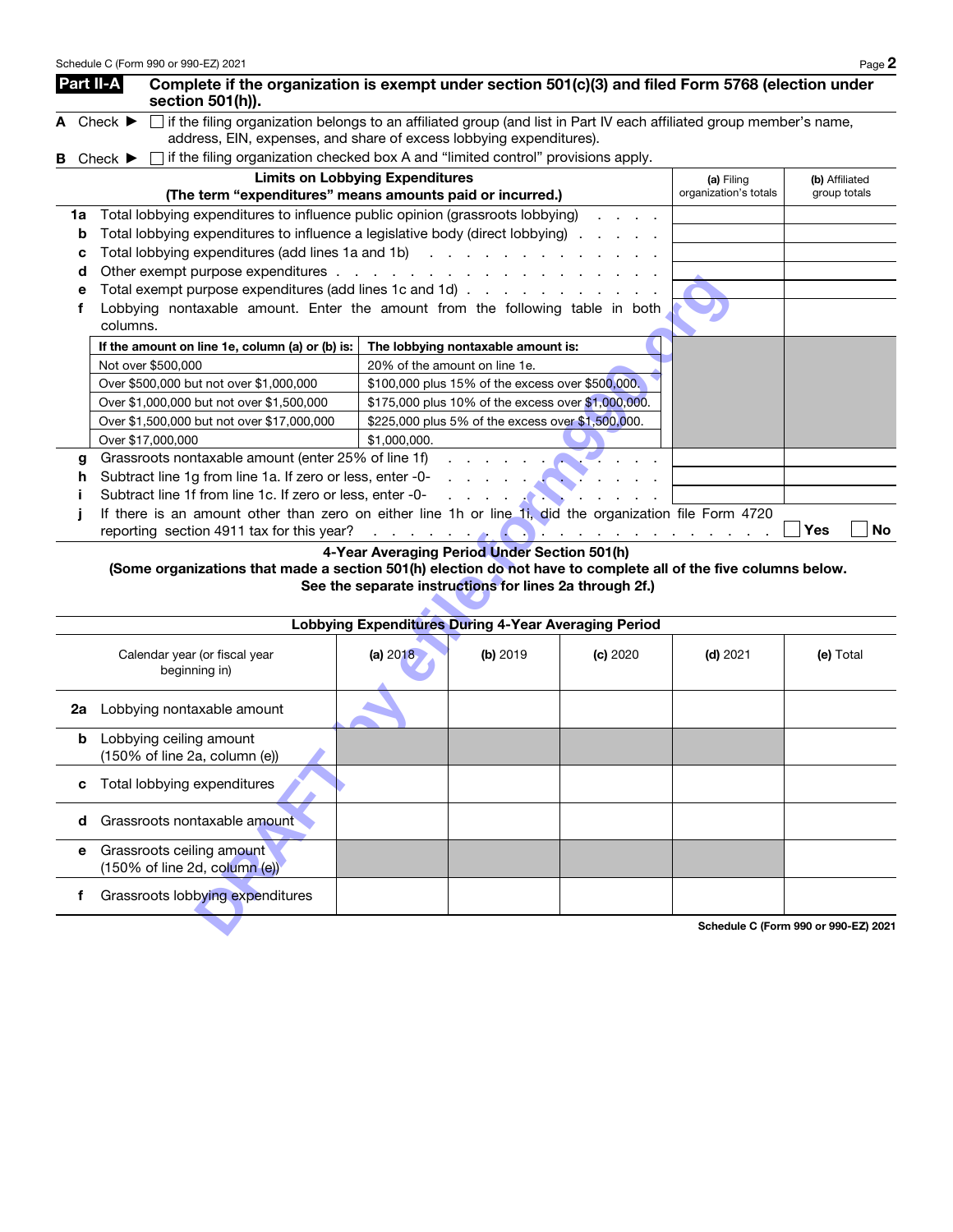## Part II-B Complete if the organization is exempt under section 501(c)(3) and has NOT filed Form 5768 (election under section 501(h)).

|            | (election under section 50 ((n)).                                                                                                                                                                                                                                                           | (a) |                |              | (b)    |    |
|------------|---------------------------------------------------------------------------------------------------------------------------------------------------------------------------------------------------------------------------------------------------------------------------------------------|-----|----------------|--------------|--------|----|
|            | For each "Yes" response on lines 1a through 1i below, provide in Part IV a detailed<br>description of the lobbying activity.                                                                                                                                                                | Yes | No             |              | Amount |    |
| 1          | During the year, did the filing organization attempt to influence foreign, national, state, or local<br>legislation, including any attempt to influence public opinion on a legislative matter or<br>referendum, through the use of:<br>Volunteers?                                         |     |                |              |        |    |
| а          | Paid staff or management (include compensation in expenses reported on lines 1c through 1i)?                                                                                                                                                                                                |     |                |              |        |    |
| b<br>с     | Media advertisements?<br>and the company of the company of the company of the company of the company of the company of the company of the company of the company of the company of the company of the company of the company of the company of the comp                                     |     |                |              |        |    |
| d          |                                                                                                                                                                                                                                                                                             |     |                |              |        |    |
| е          |                                                                                                                                                                                                                                                                                             |     |                |              |        |    |
| f.         | Grants to other organizations for lobbying purposes?                                                                                                                                                                                                                                        |     |                |              |        |    |
| g          | Direct contact with legislators, their staffs, government officials, or a legislative body?                                                                                                                                                                                                 |     |                |              |        |    |
| h          | Rallies, demonstrations, seminars, conventions, speeches, lectures, or any similar means?.                                                                                                                                                                                                  |     |                |              |        |    |
| Ť          | Other activities?<br>المتعاون والمتعاون والمتعاون والمتعاون والمتعاون والمتعاون والمتعاونة                                                                                                                                                                                                  |     |                |              |        |    |
| J          |                                                                                                                                                                                                                                                                                             |     |                |              |        |    |
| 2a         | Did the activities in line 1 cause the organization to be not described in section 501(c)(3)?                                                                                                                                                                                               |     |                |              |        |    |
| b          | If "Yes," enter the amount of any tax incurred under section 4912 $\ldots$<br><b>Service State</b>                                                                                                                                                                                          |     |                |              |        |    |
| c          | If "Yes," enter the amount of any tax incurred by organization managers under section 4912                                                                                                                                                                                                  |     |                |              |        |    |
| d          | If the filing organization incurred a section 4912 tax, did it file Form 4720 for this year?                                                                                                                                                                                                |     |                |              |        |    |
| Part III-A | Complete if the organization is exempt under section 501(c)(4), section 501(c)(5), or section<br>501(c)(6).                                                                                                                                                                                 |     |                |              |        |    |
|            |                                                                                                                                                                                                                                                                                             |     |                |              | Yes    | No |
| 1          | Were substantially all (90% or more) dues received nondeductible by members?                                                                                                                                                                                                                |     |                | 1            | V      |    |
| 2          | Did the organization make only in-house lobbying expenditures of \$2,000 or less?                                                                                                                                                                                                           |     |                | $\mathbf{2}$ | V      |    |
| з          | Did the organization agree to carry over lobbying and political campaign activity expenditures from the prior year?                                                                                                                                                                         |     |                | 3            |        | V  |
| Part III-B | Complete if the organization is exempt under section 501(c)(4), section 501(c)(5), or section<br>501(c)(6) and if either (a) BOTH Part III-A, lines 1 and 2, are answered "No" OR (b) Part III-A, line 3, is<br>answered "Yes."                                                             |     |                |              |        |    |
| 1          | Dues, assessments and similar amounts from members                                                                                                                                                                                                                                          |     | 1.             |              |        |    |
| 2          | Section 162(e) nondeductible lobbying and political expenditures (do not include amounts of<br>political expenses for which the section 527(f) tax was paid).                                                                                                                               |     |                |              |        |    |
| а          | Current year                                                                                                                                                                                                                                                                                |     | 2a             |              |        |    |
| b          | Carryover from last year<br>the contract of the contract of the contract of                                                                                                                                                                                                                 |     | 2 <sub>b</sub> |              |        |    |
| c          | Total<br>.                                                                                                                                                                                                                                                                                  |     | 2c             |              |        |    |
| З          | Aggregate amount reported in section 6033(e)(1)(A) notices of nondeductible section 162(e) dues                                                                                                                                                                                             |     | 3              |              |        |    |
|            | If notices were sent and the amount on line 2c exceeds the amount on line 3, what portion of the<br>excess does the organization agree to carryover to the reasonable estimate of nondeductible lobbying<br>and political expenditure next year?<br>$\sim$<br>$\mathbf{r}$ and $\mathbf{r}$ |     |                |              |        |    |
| 5          | Taxable amount of lobbying and political expenditures. See instructions                                                                                                                                                                                                                     |     | 4<br>5         |              |        |    |
| Part IV    | <b>Supplemental Information</b>                                                                                                                                                                                                                                                             |     |                |              |        |    |
|            | Provide the descriptions required for Part I-A, line 1; Part I-B, line 4; Part I-C, line 5; Part II-A (affiliated group list); Part II-A, lines 1 and<br>2 (See instructions); and Part II-B, line 1. Also, complete this part for any additional information.                              |     |                |              |        |    |

. . . . . . . 

Schedule C (Form 990 or 990-EZ) 2021